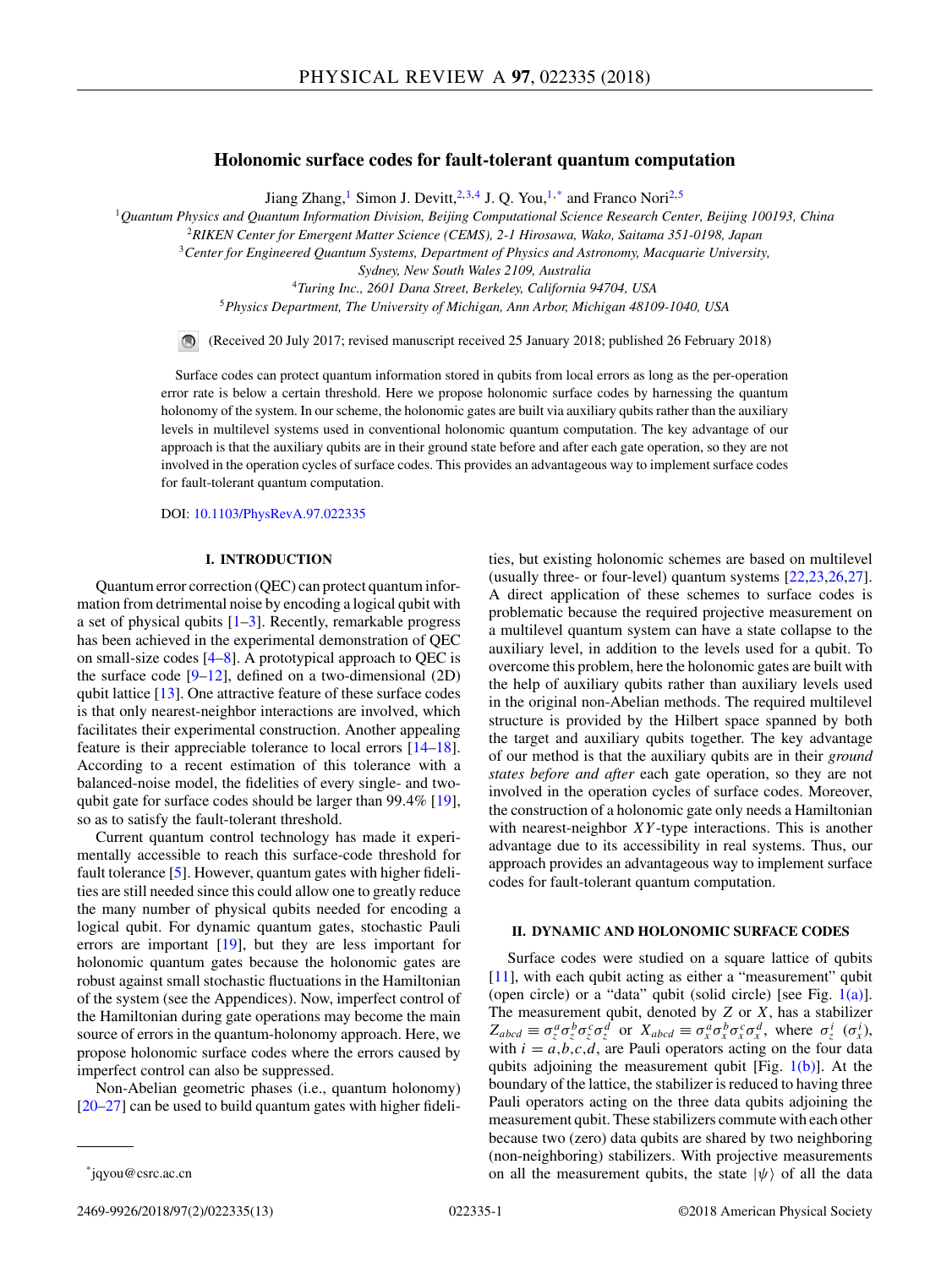$\overline{z}$   $\overline{z}$   $\overline{z}$   $\overline{z}$   $\overline{z}$   $\overline{z}$   $\overline{z}$  $\widehat{\mathbf{x}}$   $\widehat{\mathbf{x}}$   $\widehat{\mathbf{x}}$   $\widehat{\mathbf{x}}$   $\widehat{\mathbf{x}}$  $\widehat{\mathbf{x}}$   $\widehat{\mathbf{x}}$   $\widehat{\mathbf{x}}$ **Z Z Z Z Z Z Z Z**  $\widehat{\mathbf{X}}$  **X**  $\widehat{\mathbf{X}}$   $\widehat{\mathbf{X}}$   $\widehat{\mathbf{X}}$   $\widehat{\mathbf{X}}$   $\widehat{\mathbf{X}}$   $\widehat{\mathbf{X}}$   $\widehat{\mathbf{X}}$   $\widehat{\mathbf{X}}$   $\widehat{\mathbf{X}}$   $\widehat{\mathbf{X}}$  $\widehat{\mathbf{X}}$   $\widehat{\mathbf{X}}$   $\widehat{\mathbf{X}}$   $\widehat{\mathbf{X}}$   $\widehat{\mathbf{X}}$   $\widehat{\mathbf{X}}$   $\widehat{\mathbf{X}}$   $\widehat{\mathbf{X}}$   $\widehat{\mathbf{X}}$  $\overline{\text{H}}$  + + +  $\overline{\text{H}}$ 1  $\overline{0}$ 678 2 3 45 a b c d ℈<del></del>ℿ⅏<del>℗℗℗</del>ℎℿ a b c d  $\overline{\mathbf{x}}$  $\hat{\mathsf{x}}$ z a  $5$   $9$   $8$ d (b) z  $\widehat{\mathsf{x}}$ (d) **Z Z X**  $\widehat{\mathbf{X}}$  **X**  $\longrightarrow$   $\widehat{\mathbf{X}}$   $\longrightarrow$   $\widehat{\mathbf{X}}$   $\longrightarrow$   $\widehat{\mathbf{X}}$ **X X** (c)

FIG. 1. (a) A 2D lattice implementation of dynamic surface codes. (b) The stabilizer units (left) and syndrome extraction circuits (right) for measurement qubits *Z* and *X* in (a). (c) A 2D lattice implementation of holonomic surface codes, where we introduce two types of auxiliary qubits, shown as orange solid and open circles, respectively. (d) The stabilizer units for measurement qubits *Z* and *X* in (c).

qubits satisfies  $Z_{abcd} |\psi\rangle = z_{abcd} |\psi\rangle$  and  $X_{abcd} |\psi\rangle = x_{abcd} |\psi\rangle$ for all stabilizers, with  $z_{abcd}$ ,  $x_{abcd} = \pm 1$ .

A *Z*(*X*) stabilizer requires a Hamiltonian with four-body interactions. This is impossible because four-body interactions do not occur in natural systems. Thus, a sequence of singleand two-qubit operations, plus a projective measurement, are utilized to achieve the stabilizer combined with the required projective measurement [see Fig.  $1(b)$ ]. Then, as shown in [\[11\]](#page-11-0), logical qubits can be created by making holes (i.e., defects) inside the lattice, and the operations on logical qubits for quantum computing can be decomposed into single- and two-qubit operations on physical qubits. However, in order to implement large-scale quantum computing with surface codes, the fidelity threshold of any operation on physical qubits should be above 99*.*4% [\[19\]](#page-12-0). For a large system with many qubits, this is extremely difficult to achieve when dynamic operations are employed.

Besides dynamic operations, one can harness the geometric nature of the quantum system to build quantum operations (on physical qubits) with extremely high fidelities. The implementation of surface codes involves noncommutative operations on physical qubits, so the employed geometric quantum gates should be constructed with quantum holonomy. In the existing holonomic approach, multilevel quantum systems are utilized to implement the holonomic operations on qubits. However, it is problematic to directly apply this approach to surface codes since the required projective measurement in surface codes can collapse the state of the system to the auxiliary levels, in addition to the qubit levels.

Here we propose a square lattice of qubits [Fig.  $1(c)$ ] where, besides data and measurement qubits, some additional qubits (shown as orange circles) are used as auxiliary qubits. For each pair of adjacent data and measurement qubits, an auxiliary qubit (orange solid circle) lies in between, so each stabilizer unit contains four auxiliary qubits [Fig.  $1(d)$ ]. We assume that the Pauli-*x* and Pauli-*y* Hamiltonian of each single physical qubit are available. In addition, an *XY* -type interaction Hamiltonian between nearest-neighbor physical qubits is required, which reads

$$
\hat{H}_{jk}^{XY} = \frac{J_{jk}}{2} \left( \sigma_x^j \sigma_x^k + \sigma_y^j \sigma_y^k \right),\tag{1}
$$

where  $J_{jk}$  is the coupling strength and  $\sigma_x^j$  ( $\sigma_y^j$ ) represents the Pauli-*x* (-*y*) operator on the *j* th physical qubit. Also, we assume that the Hamiltonian for each single qubit can be tuned to zero. Moreover, we can turn on the coupling strengths  $J_{ik}$  for a certain time, so as to satisfy the cyclic condition for achieving holonomic gates. With this lattice, single- and two-qubit holonomic operations can be implemented using physical qubits (see Sec. III below), instead of employing multilevel systems. This makes it possible to realize holonomic surface codes.

#### **III. HOLONOMIC OPERATIONS FOR SURFACE CODES**

We first explain how quantum holonomy can arise in nonadiabatic unitary evolution. Consider a quantum system with Hamiltonian  $\hat{H}$ , which spans a Hilbert space containing a subspace  $\mathcal L$  spanned by a set of basis states  $\{|\psi_k\rangle\}_{k=1}^m$ , where *m*  $\sum_{k=1}^{m} |\psi_k\rangle \langle \psi_k|$  for  $\mathcal{L}$ . Then, nonadiabatic quantum holonomy is the dimension of L. We can define a projection operator  $P_L$  = acting on  $\mathcal L$  can be realized if two conditions are satisfied [\[22,23\]](#page-12-0):

(i)  $\hat{H}$  vanishes in the evolving subspace  $P_{\hat{L}}(t) =$  $U(t)P_{\mathcal{L}}U^{\dagger}(t).$ 

(ii) The subspace  $\mathcal L$  evolves in a cyclic manner<br>lowing  $\mathcal L(t) \equiv \text{Span}\{U(t)|\psi_k\rangle\}_{k=1}^m$ , where  $U(t) =$ following  $\mathcal{L}(t) \equiv \text{Span}\{U(t)|\psi_k\rangle\}_{k=1}^m$ ,  $U(t) =$ *T* exp[ $-i$   $\int_0^t \hat{H}(t')dt'$ ], with *T* denoting time ordering.

To construct a holonomic single-qubit gate on a target (either data or measurement) qubit, we need a nearby auxiliary qubit interacting with it via an *XY*-type interaction [see Fig.  $2(a)$ ]. Specifically, we use "1" ("2") to denote the auxiliary (target) qubit. The Hamiltonian of the two qubits is

$$
\hat{H}_1 = \frac{J_1}{2} \left( \cos \beta \sigma_x^1 + \sin \beta \sigma_y^1 \right) + \frac{J_{12}}{2} \left( \sigma_x^1 \sigma_x^2 + \sigma_y^1 \sigma_y^2 \right), \quad (2)
$$

<span id="page-1-0"></span>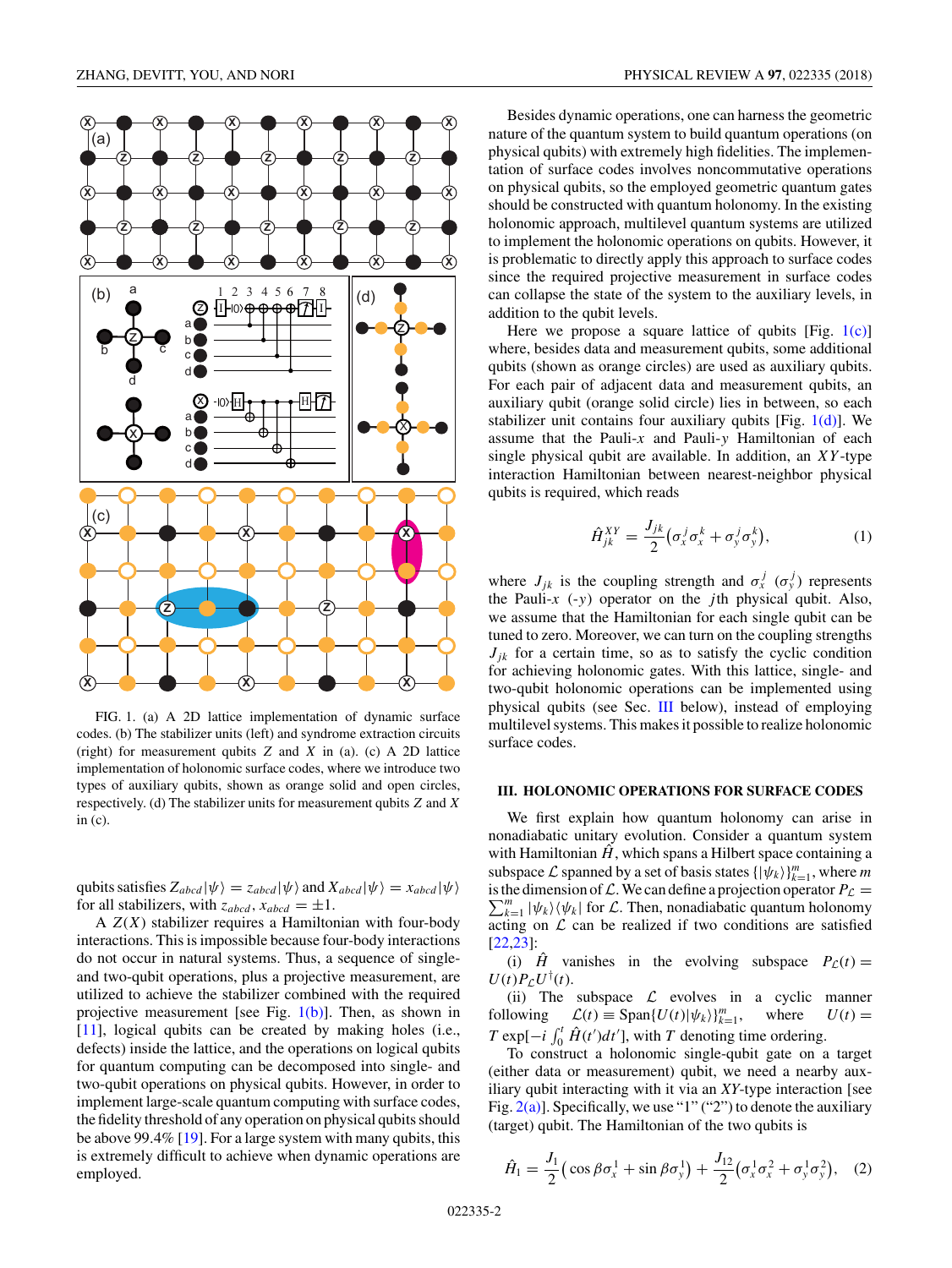<span id="page-2-0"></span>

FIG. 2. (a) Implementation of holonomic single-qubit operations. (b) Implementation of the holonomic quantum gate *U*sz between qubits *M* and *D*. (c) Implementation of the holonomic SWAP gate between qubits  $M$  and  $D$  via three holonomic two-qubit  $U_{sz}$  gates (first between qubits *M* and *B*, then between qubits *D* and *M*, and finally between qubits *B* and *D*).

where  $\sigma_x^1$  ( $\sigma_y^1$ ) is a Pauli matrix acting on qubit 1 and  $\beta$ is a constant. By setting the parameters  $J_1 = J_0(t) \sin \theta$  and  $J_{12} = J_0(t) \cos \theta$ , the time-evolution operator  $U_1(t)$  generated by  $\hat{H}_1(t)$  can be obtained as (see Appendix [A\)](#page-4-0)

$$
U_1(t) = \begin{pmatrix} V_0 \cos(a_t D) V_0^{\dagger} & -i V_0 \sin(a_t D) V_1^{\dagger} \\ -i V_1 \sin(a_t D) V_0^{\dagger} & V_1 \cos(a_t D) V_1^{\dagger} \end{pmatrix}, \quad (3)
$$

where  $a_t = \int_0^t J_0(s)ds$ , and

$$
V_0 = \begin{pmatrix} \sin\frac{\theta}{2} & e^{-i\beta}\cos\frac{\theta}{2} \\ e^{i\beta}\cos\frac{\theta}{2} & -\sin\frac{\theta}{2} \end{pmatrix},
$$
  
\n
$$
D = \begin{pmatrix} \cos^2\frac{\theta}{2} & 0 \\ 0 & \sin^2\frac{\theta}{2} \end{pmatrix},
$$
  
\n
$$
V_1^{\dagger} = \begin{pmatrix} \cos\frac{\theta}{2} & e^{-i\beta}\sin\frac{\theta}{2} \\ e^{i\beta}\sin\frac{\theta}{2} & -\cos\frac{\theta}{2} \end{pmatrix}.
$$
 (4)

We divide the 4D Hilbert space of  $\hat{H}_1$  into two subspaces spanned by  $\mathcal{L}_0 = \text{Span}\{|00\rangle, |01\rangle\}$  and  $\mathcal{L}_1 = \text{Span}\{|10\rangle, |11\rangle\}$ , and accordingly define two projection operators  $P_0 =$  $|00\rangle\langle00|+|01\rangle\langle01|$  and  $P_1 = |10\rangle\langle10|+|11\rangle\langle11|$ . By choosing a certain time  $t = \tau$  such that  $sin(a_{\tau} D) = diag\{0, 0\}$  but  $cos(a_{\tau} D) = diag\{-1,1\}$  (this condition can always be satisfied as long as  $\theta \neq \frac{1+2n}{2}\pi$ , we obtain the final evolution operator,

$$
U_1(\mathcal{L}_0, \mathcal{L}_1) = |0\rangle\langle 0| \otimes V(\mathcal{L}_0) + |1\rangle\langle 1| \otimes V(\mathcal{L}_1), \quad (5)
$$

where

$$
V(\mathcal{L}_k) = -V_k \sigma_z V_k^{\dagger}
$$
  
=  $(-1)^k \cos \theta \sigma_z - \sin \theta (\cos \beta \sigma_x + \sin \beta \sigma_y)$  (6)

is a single-qubit gate acting on qubit 2. Given that qubit 1 is initialized in  $|0\rangle$ , the gate on qubit 2 is a Hadamard gate *H* if  $\theta = \pi/4$  and  $\beta = \pi$ . A single-qubit rotation around the *x* axis,  $R_x(\alpha) = \exp(-i\alpha \sigma_x)$ , can be obtained by applying *V*( $\mathcal{L}_0$ ) twice, during which  $\theta = \pi/4$  and  $\beta = \pi/2$  for the first cycle, while  $\theta = \pi/4 + \alpha$  and  $\beta = \pi/2$  for the second one.

Another rotation around the *z* axis,  $R_z(\alpha) = \exp(-i\alpha \sigma_z)$ , is also available since  $HR_x(\alpha)H = R_z(\alpha)$ . Note that condition (i) is satisfied because

$$
P_k(t)\hat{H}_1 P_k(t) = U_1(t)P_k \hat{H}_1 P_k U_1^\dagger(t) = 0,\tag{7}
$$

where  $[\hat{H}_1, U_1(t)] = 0$  is used. Also, because

$$
\mathcal{L}_j(\tau) = U_1(\tau)\mathcal{L}_j(0) = \mathcal{L}_j(0) \quad (j = 0, 1),
$$
 (8)

condition (ii) is satisfied. Thus,  $V(\mathcal{L}_k)$  is a holonomic singlequbit gate.

To construct a holonomic two-qubit gate on a pair of measurement  $(M)$  and data  $(D)$  qubits, we introduce an auxiliary (*A*) qubit lying in between and interacting with both of them [see Fig. 2(b)]. Hereafter, qubits *M*, *D*, and *A* are also denoted as qubit 1, 2, and 3, respectively. In this case, we turn off the single-qubit Hamiltonian and turn on the interactions. Then the corresponding Hamiltonian is

$$
\hat{H}_2 = \hat{H}_{13}^{XY} + \hat{H}_{23}^{XY}, \tag{9}
$$

which has four invariant subspaces:

 $S_1 \equiv$  Span{ $|000\rangle$ *}*,  $S_2 \equiv$  Span{ $|001\rangle$ ,  $|010\rangle$ ,  $|100\rangle$ *}*,  $S_3 \equiv$  Span{|110*\*,|101*\*,|011*\},*  $S_4 \equiv$  Span{|111*\}.* 

Here and hereafter, for the state  $|ijk\rangle$ , we use *i* for qubit 1, *j* for qubit 2, and *k* for qubit 3. In the subspaces  $S_1$  and  $S_4$ ,  $H_2$ simply reduces to  $\hat{H}_{\mathcal{S}_1} = \hat{H}_{\mathcal{S}_4} = 0$ , but it reduces to

$$
\hat{H}_{S_2} = \hat{H}_{S_3} = \begin{pmatrix} 0 & J_{23} & J_{13} \\ J_{23} & 0 & 0 \\ J_{13} & 0 & 0 \end{pmatrix}
$$
 (10)

in the subspaces  $S_2$  and  $S_3$ .

We first focus on the evolution in  $S_2$  owing to  $\hat{H}_{\mathcal{S}_2}$ . We use the basis states  $|010\rangle$  and  $|100\rangle$  as the logical  $|0\rangle$ and  $|1\rangle$  to define the qubit subspace  $S_{2,q}(0)$ , and  $|001\rangle$ to define the auxiliary subspace  $S_{2,a}(0)$ . Here we choose  $J_{23}$  and  $J_{13}$  as the controllable parameters and set  $J_{23}$  =  $\Omega(t)$  sin( $\theta/2$ ) and  $J_{13} = \Omega(t) \cos(\theta/2)$ , where  $\Omega(t)$  describes the envelope, and  $\theta$  is a time-independent parameter. By turning on  $\hat{H}_{\mathcal{S}_2}$ , the qubit subspace  $\mathcal{S}_{2,q}(0)$  evolves to  $\mathcal{S}_{2,q}(t)$ spanned by the ordered basis  $\{U_{\mathcal{S}_2}(t)|010\rangle, U_{\mathcal{S}_2}(t)|100\rangle\}$ , where  $U_{\mathcal{S}_2}(t) = \exp[-i \int_0^t \hat{H}_{\mathcal{S}_2}(t')dt']$ . Meanwhile, the auxiliary subspace  $S_{2,a}(0)$  evolves to  $S_{2,a}(t)$  spanned by  $U_{S_2}(t)|001\rangle$ . With  $S_{2,q}$  and  $S_{2,a}$  evolved for a certain time  $\tau$ , such that  $\int_0^{\tau} \Omega(t')dt' = \pi$ , the resulting unitary operator becomes

$$
U_{\mathcal{S}_2}(\tau) = \begin{pmatrix} -1 & 0 & 0 \\ 0 & \cos \theta & -\sin \theta \\ 0 & -\sin \theta & -\cos \theta \end{pmatrix}.
$$
 (11)

Thus, we obtain a negative identity operator  $U_{\mathcal{S}_{2a}}(\tau) = -I_a$ on the subspace  $S_{2,a}(0)$ , and a quantum gate

$$
U_{\mathcal{S}_{2,q}}(\tau) = \cos \theta \sigma_z - \sin \theta \sigma_x \tag{12}
$$

on the subspace  $S_{2,q}(0)$ . Note that condition (i) is satisfied since  $U_{\mathcal{S}_2}(t)$  commutes with  $\hat{H}_{\mathcal{S}_2}$ , so

$$
P_{S_{2,k}}(t)\hat{H}_{S_2}P_{S_{2,k}}(t) = U_{S_2}(t)P_{S_{2,k}}\hat{H}_{S_2}P_{S_{2,k}}U_{S_2}^{\dagger}(t)
$$
  
= 0 (k = a,q). (13)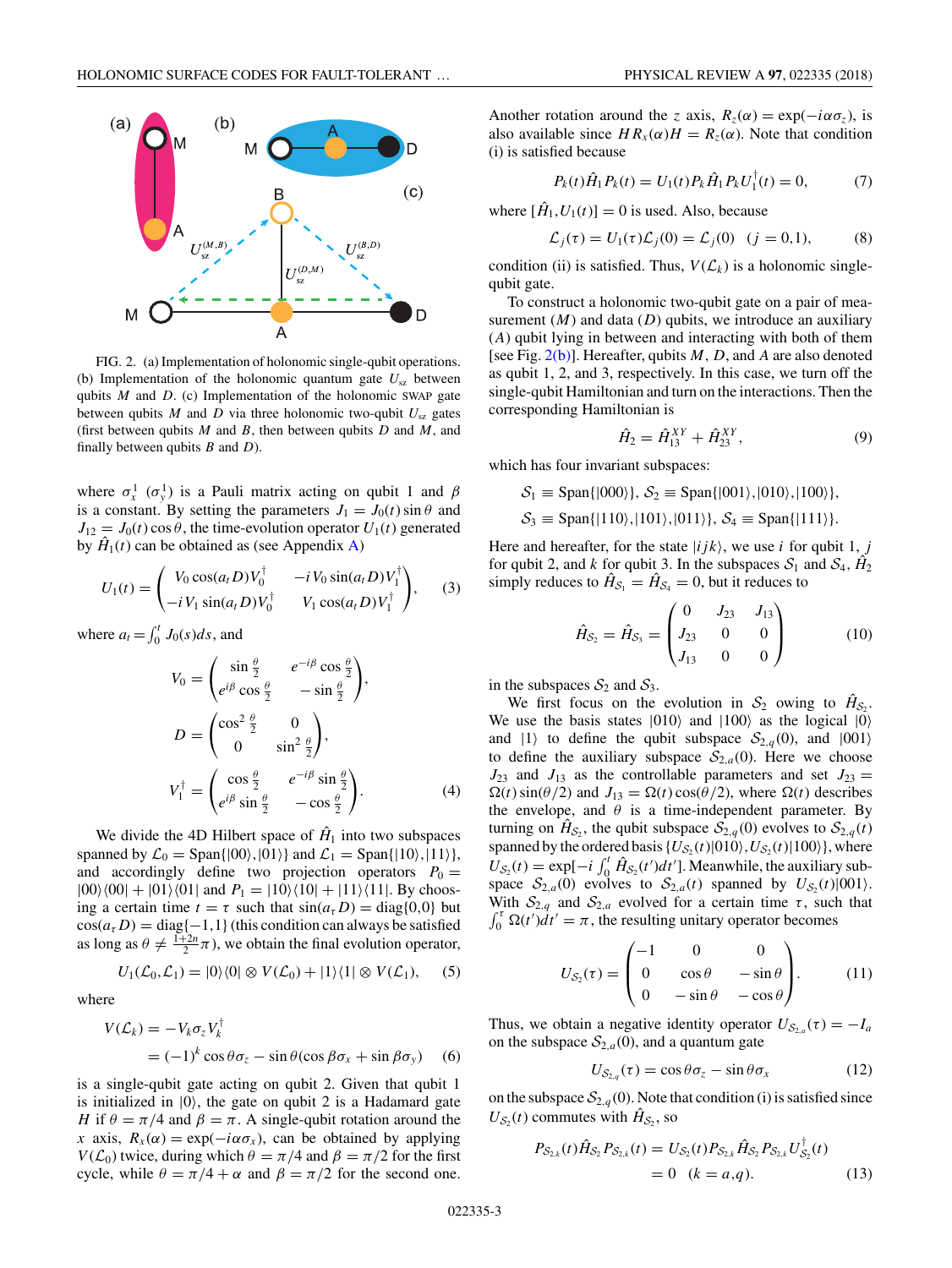Condition (ii) is also satisfied because

$$
S_{2,a}(\tau) \equiv \text{Span}\{U_{S_{2,a}}(\tau)|001\rangle\}
$$
  
= Span\{|001\rangle\},  

$$
S_{2,q}(\tau) \equiv \text{Span}\{U_{S_{2,q}}(\tau)|001\rangle, U_{S_{2,q}}(\tau)|100\rangle\}
$$
  
= Span\{|001\rangle,|100\rangle\}. (14)

Therefore, the gate  $U_{\mathcal{S}_2}(\tau)$  is holonomic. Similarly, evolving S<sub>3</sub> for the same time interval  $τ$ , we obtain a holonomic gate  $U_{\mathcal{S}_{3,a}}(\tau) = -I_a$  on  $\mathcal{S}_{3,a} \equiv$  Span $\{|110\rangle\}$ , and another holonomic gate on  $S_{3,q} \equiv$  Span $\{|101\rangle, |011\rangle\}$  which reads

$$
U_{\mathcal{S}_{3,q}}(\tau) = \cos \theta \sigma_z - \sin \theta \sigma_x. \tag{15}
$$

The state of qubits *M* and *D* is generally an arbitrary twoqubit pure state,  $\sum_{m,n=0,1} a_{mn} |mn\rangle$ . We initialize qubit *A* in  $|0\rangle$ . Then, the initial state of the three qubits reads

$$
|\psi\rangle_i = (a_{00}|00\rangle + a_{01}|01\rangle + a_{10}|10\rangle + a_{11}|11\rangle) \otimes |0\rangle. \tag{16}
$$

When the cyclic condition is satisfied, the state of qubit *A* returns to  $|0\rangle$  and the final state of the three qubits becomes

$$
|\psi\rangle_f = [a_{00}|00\rangle + U_{\mathcal{S}_{2,q}}(a_{01}|01\rangle + a_{10}|10\rangle) - a_{11}|11\rangle] \otimes |0\rangle.
$$
\n(17)

The corresponding holonomic two-qubit gate on the physical qubits *M* and *D* is given by

$$
U_2 = I_{00} \oplus U_{\mathcal{S}_{2,q}} \oplus (-I_{11}), \tag{18}
$$

where  $I_{00(11)}$  is an identity operator acting on  $|00\rangle$  ( $|11\rangle$ ). Choosing  $\theta = 3\pi/2$ , we obtain a nontrivial holonomic twoqubit gate,

$$
U_{sz}^{(M,D)} = \begin{pmatrix} 1 & 0 & 0 & 0 \\ 0 & 0 & 1 & 0 \\ 0 & 1 & 0 & 0 \\ 0 & 0 & 0 & -1 \end{pmatrix} . \tag{19}
$$

Note that  $U_{sz}$  transforms  $|0\rangle \otimes (a|0\rangle + b|1\rangle)$  to  $(a|0\rangle + b\rangle)$  $b(1) \otimes 0$ , and vice versa. A SWAP gate between qubits M and *D* can be realized in three steps by employing an extra auxiliary qubit (*B*) initialized in  $|0\rangle$ , in addition to the one (*A*) between qubits *M* and *D* [see Fig.  $2(c)$ ]:

$$
U_{\text{SWAP}}^{(M,D)} = U_{\text{sz}}^{(B,D)} U_{\text{sz}}^{(D,M)} U_{\text{sz}}^{(M,B)}.
$$
 (20)

A control-Z (CZ) gate is obtained as

$$
U_{\rm CZ}^{(M,D)} = U_{\rm sz}^{(M,D)} U_{\rm SWAP}^{(M,D)}.
$$
 (21)

Accordingly, a control-NOT (CNOT) gate is given by

$$
U_{\text{CNOT}}^{(M,D)} = H U_{\text{CZ}}^{(M,D)} H,\tag{22}
$$

where *H* is the Hadamard gate on qubit *D*.

So far, we have shown how to construct all the holonomic single- and two-qubit gates needed for surface codes. In our lattice [Fig. [1\(c\)\]](#page-1-0), there is always an auxiliary qubit below every target qubit, so we can implement holonomic single-qubit gates on all target qubits at the same time. Also, the two-qubit gate architecture in Fig.  $2(c)$  exists for every pair of measurement and data qubits in our lattice. For each measurement *X* (or *Z*) qubit, we can implement a holonomic CNOT gate on this qubit and its nearest-neighbor data qubit *i*, where  $i = a, b, c, d$  [cf.

Fig.  $2(b)$ ]. Among these eight types of CNOT gates, we can simultaneously implement all CNOT gates of the same type. Thus, all the *X* (or *Z*) syndrome extraction circuits can be implemented in parallel.

## **IV. GATE ROBUSTNESS TO ERRORS AND AUXILIARY-QUBIT RESETTING**

In Appendix  $\overline{B}$ , we show how Pauli errors spread in holonomic quantum gates. In fact, as a distinct advantage, holonomic quantum gates are robust against small stochastic fluctuations (see Appendix [C\)](#page-6-0), including also stochastic Pauli errors. Below we consider the area error due to imperfect control of the Hamiltonian because now it may become the main source of errors. When an area error  $\delta$  is included, the cyclic condition  $\int_0^{\tau} \Omega(s) ds = \pi$  for a holonomic  $U_{sz}$  gate becomes  $\int_0^{\tau} \Omega(s) ds = \pi + \delta$ . The final state of the employed three qubits is

$$
|\psi^{(r)}\rangle_f = |\psi\rangle_0 \otimes |0\rangle + i \sin \delta |\psi\rangle_1 \otimes |1\rangle, \tag{23}
$$

where

$$
|\psi\rangle_0 = a_{00}|00\rangle + \left(a_{01}\sin^2\frac{\delta}{2} + a_{10}\cos^2\frac{\delta}{2}\right)|01\rangle
$$
  
+ 
$$
\left(a_{10}\sin^2\frac{\delta}{2} + a_{01}\cos^2\frac{\delta}{2}\right)|10\rangle - a_{11}\cos\delta|11\rangle,
$$
  

$$
|\psi\rangle_1 = \frac{\sqrt{2}}{2}(a_{01} + a_{10})|00\rangle + \frac{\sqrt{2}}{2}a_{11}|10\rangle + \frac{\sqrt{2}}{2}a_{11}|01\rangle.
$$
 (24)

The lower bound of the fidelity for the holonomic *U*sz gate can be written as (see Appendix [D\)](#page-8-0)

$$
F_h = 1 - \frac{\delta^4}{1 - \delta^2 + \delta^4}.
$$
 (25)

For the holonomic single-qubit gate (e.g., Hadamard gate), its fidelity is even higher (see also Appendix  $D$ ).

Owing to the error *δ*, the two target qubits become entangled with the auxiliary qubit in the real final state  $|\psi^{(r)}\rangle_f$ . To reset the auxiliary qubit to its ground state  $|0\rangle$ , one needs to implement a measurement with  $\sigma_z$  on the auxiliary qubit. When  $|0\rangle$  is obtained for the auxiliary qubit, the state of the two target qubits is collapsed to  $|\psi\rangle_0$  with a very high probability. Although  $|\psi\rangle_0 \otimes |0\rangle$  deviates a bit from the ideal final state  $|\psi^{(i)}\rangle_f \equiv |\psi^{(r)}\rangle_f|_{\delta=0}$ , it is perfectly correctable by surface codes as long as  $\delta$  is small enough. However, when  $|1\rangle$  is obtained for the auxiliary qubit, the state of the two target qubits is collapsed to  $|\psi\rangle_1$  with a very low probability. Here,  $|\psi\rangle_1 \otimes |1\rangle$  is free of the area error  $\delta$  and can be converted to  $|\psi^{(i)}\rangle_f$  via holonomic operations (see Appendix [E\)](#page-9-0).

Also, we can use *XY* interactions between the measurement and data qubits to directly build a dynamic iSWAP gate by turning on

$$
\hat{H}_d = \frac{\Omega(t)}{2} \left( \sigma_x^M \sigma_x^D + \sigma_y^M \sigma_y^D \right) \tag{26}
$$

for a time *t*, so that  $\int_0^t \Omega(s) ds = \frac{3\pi}{2}$ . We calculate the fidelity of the dynamic iSWAP gate by considering the area error  $\int_0^t \Omega(s) ds = \frac{3\pi}{2} + \delta$ . The corresponding lower bound of the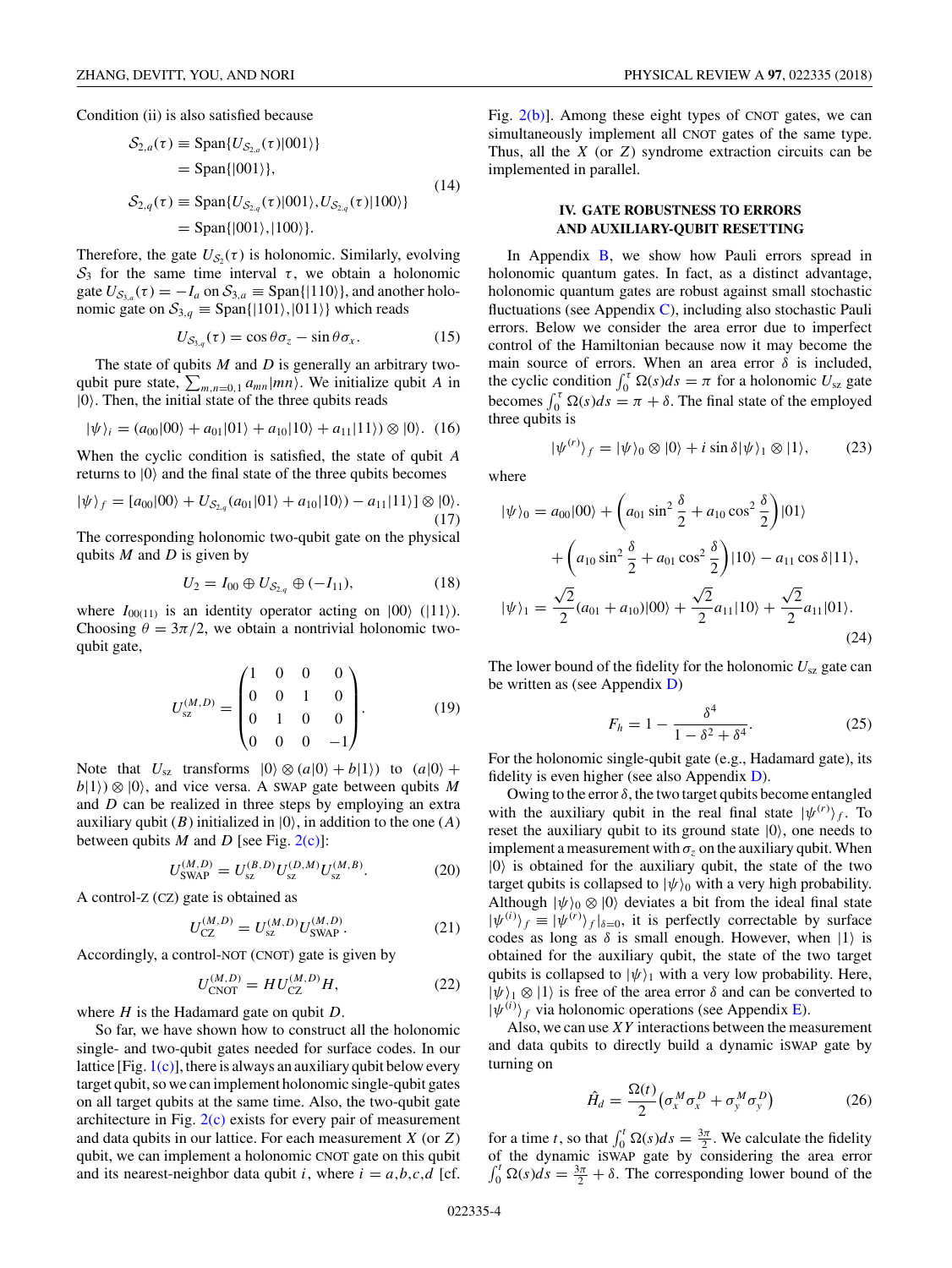<span id="page-4-0"></span>

FIG. 3. The lower bound of the fidelity for the holonomic CNOT gate (blue curve) and that for the dynamic CNOT gate (green curve) vs the area error  $\delta$ . For  $\delta \lesssim 0.152$ , the fidelity of the holonomic CNOT is larger than the threshold 99*.*4% (marked by the red dotted line), but it requires  $\delta \lesssim 0.041$  for the dynamic one.

gate fidelity is (see Appendix [D\)](#page-8-0)

$$
F_d = 1 - \frac{\delta^2}{2}.\tag{27}
$$

A holonomic CNOT gate can be constructed in ten steps, including four *U*sz's, four initializations, and two Hadamards. With an iSWAP gate, a dynamic CNOT gate can be realized in seven steps [\[28,29\]](#page-12-0). According to the balanced-noise model, the lower bounds of the gate fidelities for holonomic and dynamic CNOT gates are then given by  $(F_h)^{10}$  and  $(F_d)^7$ , respectively. Figure 3 shows the numerical results for both of them. It is clear that the holonomic gate fidelity decreases more slowly than the dynamic one when increasing *δ*, indicating that the holonomic gate is more robust than the dynamic gate.

### **V. DISCUSSION AND CONCLUSION**

We have proposed a method to implement surface codes by harnessing quantum holonomy, where the holonomic gates on target qubits are built with the help of auxiliary qubits. After each gate operation, the measurement on the auxiliary qubit can provide a heralding signal which can be used to improve gate fidelity. In Ref. [\[26\]](#page-12-0), the same Hamiltonian as in Eq. [\(2\)](#page-1-0) was used to achieve holonomic single-qubit gates. In Ref. [\[27\]](#page-12-0), the three-level systems, instead of two-level systems, were used to realize the holonomic single-qubit gates, but only two levels of each three-level system were used to construct the holonomic two-qubit gates and the Hamiltonian used is also the *XY* type. In our approach, all holonomic single- and two-qubit gates are achieved by employing auxiliary qubits instead of using three-level systems. Moreover, we focus on achieving surface codes for fault-tolerant quantum computation via the required holonomic single- and two-qubit gates, rather than the holonomic quantum computation considered in, e.g., Refs. [\[26\]](#page-12-0) and [\[27\]](#page-12-0).

Compared with the original surface-code lattice, our holonomic scheme consumes more qubits to obtain the same code distance. However, by paying such a price, our approach gains a significant advantage: the holonomic two-qubit gate is much more robust than the conventional dynamic two-qubit gate achieved with the same interaction Hamiltonian. For example, it follows from Fig. 3 that when  $\delta = 0.041$ , the fidelity of the dynamic CNOT gate just reaches the needed fidelity 99*.*4% of

the quantum gates for surface codes. However, for the same value of *δ*, the fidelity of the corresponding holonomic CNOT gate is about 99*.*9993%, which is much higher than 99*.*4%. Moreover, even though this scheme requires an increase by a factor of 4 of the number of physical qubits, we achieve a reduction of error caused by imperfect control by three orders of magnitude. This is advantageous for constructing a logical qubit. Given that the logical error rate of a surface-code qubit decreases roughly as  $\approx (p/p_{\text{th}})^d$ , where *d* is the distance of the code and  $p_{\text{th}} \approx 0.6\%$  is the threshold, by reducing p to three orders of magnitude less than  $p_{th}$ , the required distance of the code and hence the total number of physical qubits required for a logical qubit will easily result in a net benefit.

### **ACKNOWLEDGMENTS**

This work is supported by the National Key Research and Development Program of China (Grant No. 2016YFA0301200), the National Basic Research Program of China (Grant No. 2014CB921401), the NSFC (Grant No. 11774022), and the NSAF (Grant No. U1530401). F.N. was partially supported by the RIKEN iTHES Project, MURI Center for Dynamic Magneto-Optics via the AFOSR Award No. FA9550-14-1-0040, the Japan Society for the Promotion of Science (KAKENHI), the IMPACT program of JST, JSPS-RFBR Grant No. 17-52-50023, CREST Grant No. JPMJCR1676, and the Sir John Templeton Foundation. S.J.D. acknowledges support by the Australian Research Council Centre of Excellence in Engineered Quantum Systems EQUS (Project CE110001013).

## **APPENDIX A: DERIVATION OF THE TIME-EVOLUTION OPERATOR IN EQ. [\(3\)](#page-2-0)**

By setting the parameters  $J_1 = J_0(t) \sin \theta$  and  $J_{12} =$  $J_0(t)$  cos  $\theta$ , the Hamiltonian in Eq. [\(2\)](#page-1-0) becomes

$$
\hat{H}_1 = J_0(t) \begin{pmatrix} 0 & T \\ T^{\dagger} & 0 \end{pmatrix} \tag{A1}
$$

in the ordered basis  $\{|00\rangle, |01\rangle, |10\rangle, |11\rangle\}$ , where

$$
T = \begin{pmatrix} \frac{1}{2}\sin\theta e^{-i\beta} & 0\\ \cos\theta & \frac{1}{2}\sin\theta e^{-i\beta} \end{pmatrix}
$$
 (A2)

is a  $2 \times 2$  time-independent matrix. Since *T* is invertible, there is a unique singular value decomposition [\[26\]](#page-12-0),

$$
T = V_0 D V_1^{\dagger}, \tag{A3}
$$

with

$$
V_0 = \begin{pmatrix} \sin\frac{\theta}{2} & e^{-i\beta}\cos\frac{\theta}{2} \\ e^{i\beta}\cos\frac{\theta}{2} & -\sin\frac{\theta}{2} \end{pmatrix},
$$
 (A4)

$$
D = \begin{pmatrix} \cos^2 \frac{\theta}{2} & 0\\ 0 & \sin^2 \frac{\theta}{2} \end{pmatrix},\tag{A5}
$$

and

$$
V_1^{\dagger} = \begin{pmatrix} \cos\frac{\theta}{2} & e^{-i\beta}\sin\frac{\theta}{2} \\ e^{i\beta}\sin\frac{\theta}{2} & -\cos\frac{\theta}{2} \end{pmatrix}.
$$
 (A6)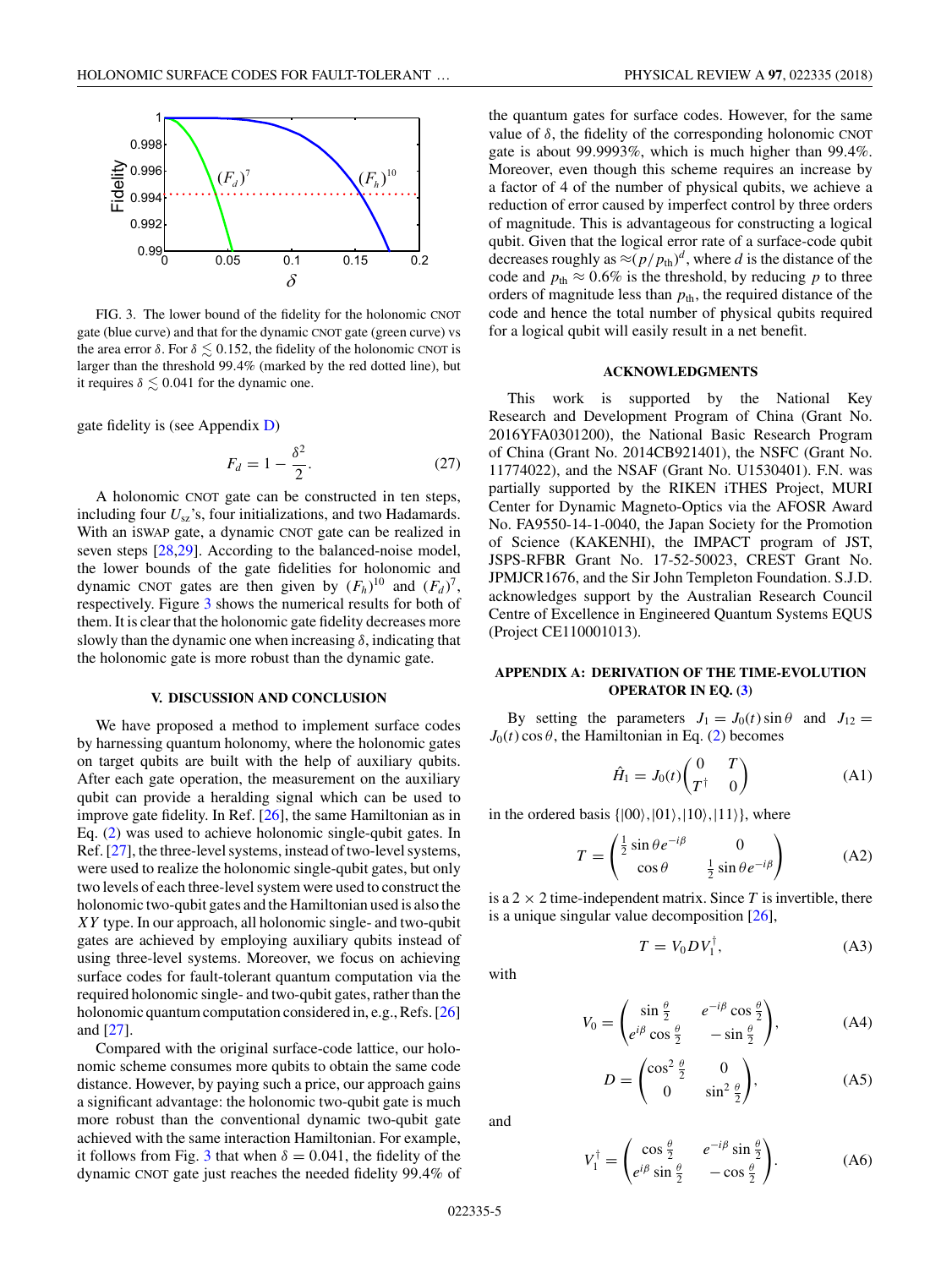<span id="page-5-0"></span>According to Eq.  $(A3)$ , it is easy to check that

$$
\hat{H}_1^n = J_0^n(t) \begin{pmatrix} 0 & V_0 D^n V_1^\dagger \\ V_1 D^n V_0^\dagger & 0 \end{pmatrix} \tag{A7}
$$

for odd *n*, and

$$
\hat{H}_1^n = J_0^n(t) \begin{pmatrix} V_0 D^n V_0^\dagger & 0 \\ 0 & V_1 D^n V_1^\dagger \end{pmatrix} \tag{A8}
$$

for even *n*. Then, the time-evolution operator  $U_1(t)$  generated by  $\hat{H}_1(t)$  can be obtained as

$$
U_1(t) = T \exp \left\{ -i \int_0^t \hat{H}_1(t')dt' \right\}
$$
  
= 
$$
\sum_{n=\text{even}} \frac{\left[ -i \int_0^t \hat{H}_1(t')dt' \right]^n}{n!} + \sum_{n=\text{odd}} \frac{\left[ -i \int_0^t \hat{H}_1(t')dt' \right]^n}{n!}
$$
  
= 
$$
\begin{pmatrix} V_0 \cos(a_t D) V_0^\dagger & -i V_0 \sin(a_t D) V_1^\dagger \\ -i V_1 \sin(a_t D) V_0^\dagger & V_1 \cos(a_t D) V_1^\dagger \end{pmatrix},
$$
 (A9)

where *T* denotes the time ordering and  $a_t = \int_0^t J_0(t')dt'$ . This is Eq.  $(3)$  in the main text.

### **APPENDIX B: ERROR SPREADING DUE TO STOCHASTIC PAULI ERRORS**

In the proposed holonomic surface codes, we introduce auxiliary qubits to construct the required quantum gates, so more physical qubits than in the dynamic surface codes are consumed for a given code distance. Here we show how stochastic Pauli errors spread in holonomic quantum gates.

#### **1. Holonomic single-qubit gate**

As shown in the main text, a holonomic single-qubit gate on a target qubit is achieved with the help of an auxiliary qubit. Thus, it involves two physical qubits. Also, one needs to prepare the auxiliary qubit in  $|0\rangle$  before implementing the gate operation and then perform a measurement on it after the gate operation. The evolution operator for these two physical qubits reads

$$
U_1(\mathcal{L}_0, \mathcal{L}_1) = |0\rangle\langle 0| \otimes V(\mathcal{L}_0) + |1\rangle\langle 1| \otimes V(\mathcal{L}_1). \qquad (B1)
$$

It is evident that if the auxiliary qubit is prepared in the orthogonal state  $|1\rangle$ , a similar holonomic single-qubit gate  $V(\mathcal{L}_1)$  on the target qubit is achieved. We assume that a stochastic two-qubit Pauli error occurs, which affects the two physical qubits and can be chosen from  $\{I\sigma_x, I\sigma_y, I\sigma_z, \sigma_x I, \sigma_x \sigma_x, \sigma_x \sigma_y, \sigma_x \sigma_z, \ldots, \sigma_z \sigma_z\}$  (15 errors in total) [\[19\]](#page-12-0). When performing a measurement on the auxiliary qubit, if an incorrect measurement result is reported, only the target qubit is affected and the error is not spread to other physical qubits. Therefore, local Pauli errors do not spread out through a holonomic single-qubit gate.

#### **2. Holonomic two-qubit gate**

Also, as shown in the main text, a holonomic two-qubit gate on two target qubits is achieved with the help of an auxiliary qubit. In the proposed holonomic surface codes, the basic



FIG. 4. Quantum circuit for a holonomic CNOT gate acting on qubits *M* and *D*, where qubit *B* is initially prepared in  $|0\rangle$ . Here we choose qubit *D* as the control qubit, so there are two Hadamard gates applied before and after the four  $U_{sz}$  gates. On the contrary, if we choose qubit *M* as the control qubit, the two Hadamard gates should be applied to qubit *M*.

holonomic two-qubit gate for constructing the needed CNOT gate is

$$
U_{sz} = \begin{pmatrix} 1 & 0 & 0 & 0 \\ 0 & 0 & 1 & 0 \\ 0 & 1 & 0 & 0 \\ 0 & 0 & 0 & -1 \end{pmatrix}.
$$
 (B2)

Unlike  $U_1$ , it may spread errors because it is a conditional two-qubit gate. Below we list how local Pauli errors are spread by  $U_{\text{sz}}$ :

$$
U_{sz}(\sigma_x \otimes I)U_{sz} = \sigma_z \otimes \sigma_x, U_{sz}(I \otimes \sigma_x)U_{sz} = \sigma_x \otimes \sigma_z;
$$
  
\n
$$
U_{sz}(\sigma_z \otimes I)U_{sz} = I \otimes \sigma_z, U_{sz}(I \otimes \sigma_z)U_{sz} = \sigma_z \otimes I;
$$
  
\n
$$
U_{sz}(\sigma_y \otimes I)U_{sz} = \sigma_z \otimes \sigma_y, U_{sz}(I \otimes \sigma_y)U_{sz} = \sigma_y \otimes \sigma_z.
$$
 (B3)

The spread relation for any other two-qubit Pauli error can be obtained from Eq.  $(B3)$  by using the decomposition

$$
U_{sz}(\sigma_{\alpha} \otimes \sigma_{\beta})U_{sz} = U_{sz}(\sigma_{\alpha} \otimes I)U_{sz}U_{sz}(I \otimes \sigma_{\beta})U_{sz}.
$$
 (B4)

Here we model errors as the perfect application of a gate followed by one of the two-qubit Pauli errors with probability *p/*15. Our strategy to study the error spread is to examine how the Pauli errors caused by the auxiliary qubit spread in a single holonomic CNOT gate in the first place, and then to trace them through a whole stabilizer circuit, as shown in the main text.

To implement a holonomic CNOT gate on qubits *M* and *D*, we need to perform the quantum circuit shown in Fig. 4. Below



FIG. 5. (a) The stabilizer unit for a measurement qubit in holonomic surface codes, where the four data qubits are denoted by *a, b, c*, and *d*. Here qubit *M* is the measurement qubit and each qubit *B* is an auxiliary qubit. (b) The stabilizer unit for a measurement qubit in dynamic surface codes.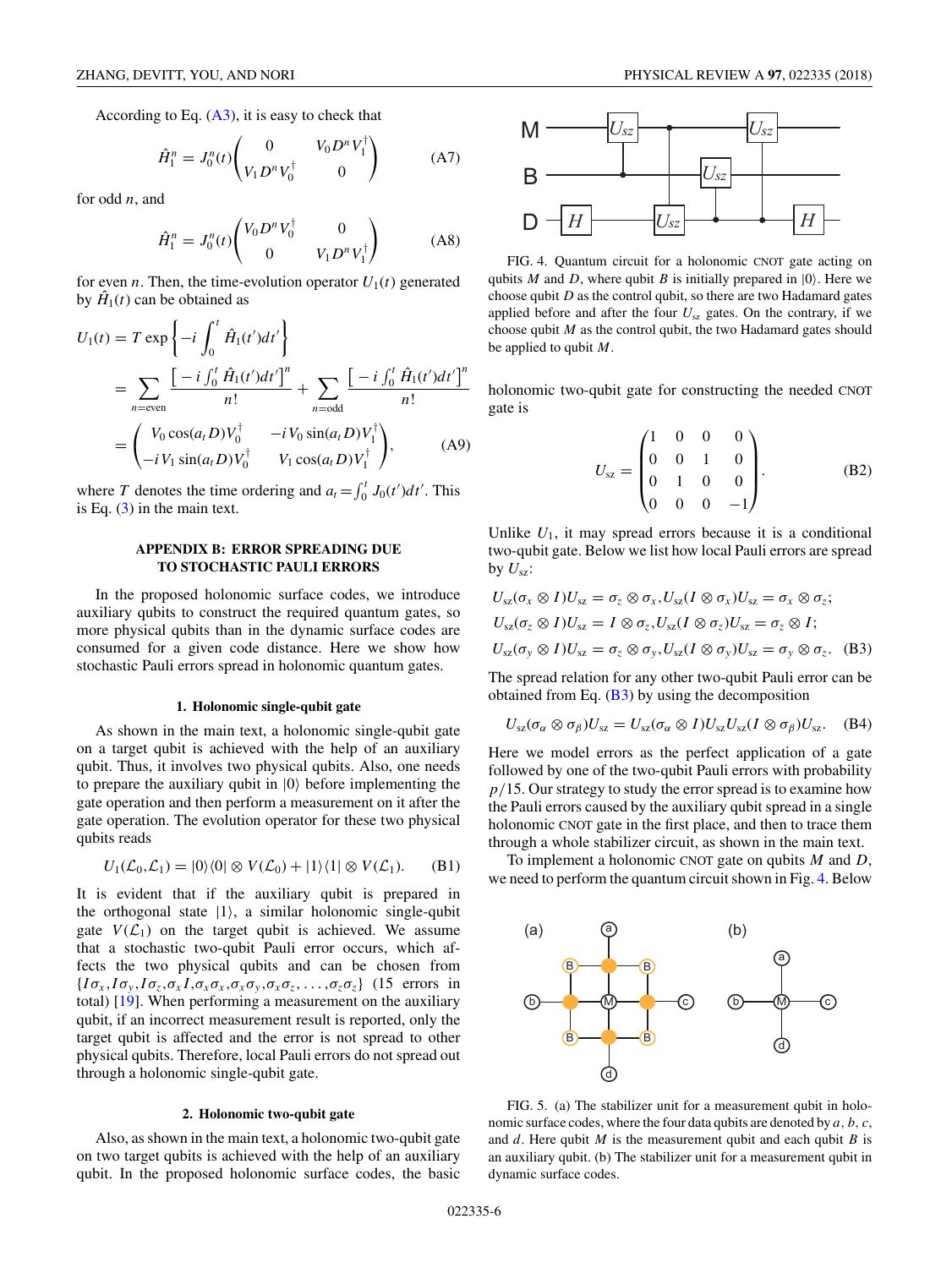<span id="page-6-0"></span>TABLE I. This table shows how the error  $\sigma_{\alpha2}^B(i)$  spreads through a stabilizer circuit, where  $\sigma_{\alpha2}^B(i)$  ( $i = a, b, c, d$ ) is the error occurring in the CNOT (*M,i*) gate between the measurement qubit *M* and the *i*th data qubit. The four CNOT gates in the left column are implemented successively in the stabilizer circuit and the corresponding accumulated errors at both the measurement qubit *M* and the *i*th data qubit are listed in the other columns.

|                   | Oubits                                                                                   |                        |                                            |                                                                      |                                                                                    |
|-------------------|------------------------------------------------------------------------------------------|------------------------|--------------------------------------------|----------------------------------------------------------------------|------------------------------------------------------------------------------------|
| <b>Operations</b> | M                                                                                        | a                      |                                            | c                                                                    |                                                                                    |
| CNOT $(M,a)$      | $\sigma_{\alpha}^B(a)$                                                                   | $\sigma_{\alpha}^B(a)$ |                                            |                                                                      |                                                                                    |
| CNOT $(M,b)$      | $\sigma_{\alpha}^B(b)\sigma_{\alpha}^B(a)$                                               | $\sigma_{\alpha}^B(a)$ | $\sigma_{\alpha}^B(a)$                     |                                                                      |                                                                                    |
| CNOT $(M, c)$     | $\sigma_{\alpha}^B(c)\sigma_{\alpha}^B(b)\sigma_{\alpha}^B(a)$                           | $\sigma_{\alpha}^B(a)$ | $\sigma_{\alpha}^B(b)\sigma_{\alpha}^B(a)$ | $\sigma_{\alpha}^{B}(c)\sigma_{\alpha}^{B}(b)\sigma_{\alpha}^{B}(a)$ |                                                                                    |
| CNOT $(M,d)$      | $\sigma_{\alpha}^B(d)\sigma_{\alpha 2}^B(c)\sigma_{\alpha 2}^B(b)\sigma_{\alpha 2}^B(a)$ | $\sigma_{\alpha}^B(a)$ | $\sigma_{\alpha}^B(b)\sigma_{\alpha}^B(a)$ | $\sigma_{\alpha}^{B}(c)\sigma_{\alpha}^{B}(b)\sigma_{\alpha}^{B}(a)$ | $\sigma_{\alpha}^B(d)\sigma_{\alpha}^B(c)\sigma_{\alpha}^B(b)\sigma_{\alpha}^B(a)$ |

we examine how Pauli errors are spread through the circuit. For convenience, we write the initial state of the qubits  $M, B$ , and *D* as  $|\psi^M\rangle|0\rangle|\psi^D\rangle$ , where  $|\psi^{M(D)}\rangle$  is the state of qubit  $M(D)$ . Note that we write the state of qubits  $M$  and  $D$  in such a product state because an entangled state can be expressed in a superposition of this form and it does not change our result. The state with error after a given gate operation is listed below.

*Step 1* (*H*).  $(\sigma_{\alpha 1}^D)_D |\psi^M\rangle|0\rangle|\psi_H^D\rangle$ , where  $|\psi_H^D\rangle = H |\psi^D\rangle$ . Here the Pauli operator  $\sigma_{\alpha 1}^D$  in  $\left(\cdot\right)_D$  is the error followed by implementing *H* on qubit *D*. The superscript of  $\sigma_{\alpha 1}^D$  denotes the error which is originally generated on qubit  $\ddot{D}$  and the subscript  $\alpha i$  implies that the error is the Pauli- $\alpha$  ( $\alpha = x, y, z, 0$ ) operator generated in the *i*th step (here,  $\alpha = 0$  corresponds to the identity operator  $I$ ). When we write the state of the three qubits, we always put the state of qubit *M* in the first place and the state of qubit *B* at the second place, and so on.

 $Step 2 (U_{sz}^{MB})$ .  $(\sigma_{\alpha 2}^{M})_{M} (\sigma_{\alpha 2}^{B})_{B} (\sigma_{\alpha 1}^{D})_{D} |0\rangle | \psi^{M} \rangle | \psi_{H}^{D}$ . Step 3 ( $\overline{U}_{SZ}^{DM}$ ).  $(\overline{\sigma}_{\alpha 3}^{M} \sigma_{\alpha 1}^{D} \overline{\sigma}_{2p}^{M} \sigma_{\alpha 2}^{M})_{M} (\sigma_{\alpha 2}^{B})_{B} (\sigma_{\alpha 3}^{D} \sigma_{\alpha 2}^{M} \sigma_{2p}^{D} \sigma_{\alpha 1}^{D})_{D}$  $|\psi_H^D\rangle|\psi^M\rangle|0\rangle$ , where  $\sigma_{2p}^i$  is an operator depending on  $\sigma_{\alpha2}^i$ (when  $\alpha$ 2 = *x* or *y*, 2*p* = *z*; otherwise, 2*p* = 0).  $Step~4(U_{sz}^{BD}) . (\sigma_{\alpha3}^{M}\sigma_{\alpha1}^{D}\sigma_{\alpha2}^{M}\sigma_{\alpha2}^{M})_{M} (\sigma_{\alpha4}^{B}\sigma_{\alpha3}^{D}\sigma_{\alpha2}^{M}\sigma_{2p}^{D}\sigma_{\alpha1}^{D}\sigma_{3p}^{B}\sigma_{\alpha2}^{B})_{B}$  $(\sigma^D_{\alpha 4}\sigma^B_{\alpha 2}\sigma^D_{3p}\sigma^D_{\alpha 3}\sigma^M_{\alpha 2}\sigma^D_{2p}\sigma^D_{\alpha 1})_{D}|\psi^D_H\rangle|0\rangle|\psi^M\rangle.$ *Step 5*  $(U_{sz}^{MD})$ .  $(\sigma^M_{\alpha 5} \sigma^D_{\alpha 4} \sigma^B_{\alpha 2} \sigma^{\overline{D}}_{3p} \sigma^D_{\alpha 3} \sigma^M_{\alpha 2} \sigma^D_{2p} \sigma^D_{\alpha 1} \sigma^M_{4p} \sigma^M_{\alpha 3} \sigma^D_{\alpha 1} \sigma^M_{2p} \sigma^M_{\alpha 2})_M$  $(\sigma_{\alpha4}^B \sigma_{\alpha3}^D \sigma_{\alpha2}^M \sigma_{2p}^D \sigma_{\alpha1}^D \sigma_{3p}^B \sigma_{\alpha2}^B)_B$  $(\sigma^D_{\alpha 5}\sigma^M_{\alpha 3}\sigma^D_{\alpha 1}\sigma^M_{2p}\sigma^M_{\alpha 2}\sigma^D_{4p}\sigma^B_{\alpha 2}\sigma^D_{3p}\sigma^D_{\alpha 3}\sigma^M_{\alpha 2}\sigma^D_{2p}\sigma^D_{\alpha 1})_D$  $U_{\rm sz}^{MD} |\psi_H^D\rangle|0\rangle|\psi^M\rangle.$ *Step 6* (*H*).  $(\sigma^M_{\alpha 5} \sigma^D_{\alpha 4} \sigma^B_{\alpha 2} \sigma^D_{3p} \sigma^D_{\alpha 3} \sigma^M_{\alpha 2} \sigma^D_{2p} \sigma^D_{\alpha 1} \sigma^M_{4p} \sigma^M_{\alpha 3} \sigma^D_{\alpha 1} \sigma^M_{2p} \sigma^M_{\alpha 2})_M$  $(\sigma_{\alpha4}^B \sigma_{\alpha3}^D \sigma_{\alpha2}^M \sigma_{2p}^D \sigma_{\alpha1}^D \sigma_{3p}^B \sigma_{\alpha2}^B)_B$  $(\sigma^D_{\alpha\delta}\sigma^D_{\alpha\delta}\sigma^M_{\alpha\delta}\sigma^D_{\alpha\ell}\sigma^M_{2p}\sigma^M_{\alpha2}\sigma^D_{4p}\sigma^B_{\alpha2}\sigma^D_{3p}\sigma^D_{\alpha3}\sigma^M_{\alpha2}\sigma^D_{2p}\sigma^D_{\alpha1})_D$  $U_{\rm sz}^{MD} |\psi_H^D\rangle|0\rangle|\psi_H^M\rangle.$ 

After applying the gates in this circuit, we find that qubit *B* is not entangled with qubits *M* and *D*. This implies that we can do a measurement on qubit *B* without disturbing the other two qubits. After the measurement, the Pauli errors  $(\sigma_{\alpha 4}^B \sigma_{\alpha 3}^D \sigma_{\alpha 2}^M \sigma_{2p}^D \sigma_{\alpha 1}^D \sigma_{3p}^B \sigma_{\alpha 2}^B)$  on qubit *B* are eliminated so that it can be reset to  $|0\rangle$ . On the other hand, since we use an auxiliary qubit *B*, the error  $\sigma_{\alpha}^B$  induced by qubit *B* is spread to qubits *M* and *D* in a CNOT-gate circuit.

Now we check how the error  $\sigma_{\alpha}^B$  spreads through the whole stabilizer circuit. For simplicity, we omit the Pauli errors induced by qubits *M* and *D* because they also occur in the circuit for dynamic surface codes. For the holonomic stabilizer unit shown in Fig.  $5(a)$ , we list the corresponding error-spread path in Table I.

The possibility to form an undetectable error  $(d = 4)$  with the Pauli errors induced by four auxiliary qubits *B*'s can be calculated as  $\frac{12}{15} \times \frac{3}{15} \times \frac{3}{15} \times \frac{3}{15} = \frac{4}{625}$ , which is quite small. Also, it is easy to check that the error-spread path just mimics that for dynamic surface codes. Therefore, the implementation of the holonomic stabilizer circuit does not spread Pauli errors worse than the implementation of the dynamic one.

### **APPENDIX C: ROBUSTNESS TO STOCHASTIC FLUCTUATIONS**

In this section, we show that holonomic quantum gates are robust against small stochastic fluctuations. Let us study a quantum system described by a Hamiltonian  $\hat{H}$  which has eigenstates  $\{|\psi_k\rangle\}$ . When the considered computational subspace experiences a nonadiabatic cyclic evolution in the total Hilbert space of  $\hat{H}$ , its evolution is described by [\[22,23\]](#page-12-0)

$$
U(t,0) = T e^{-i \int_0^t [G(s) + D(s)] ds}, \tag{C1}
$$

where  $G(t) \equiv [G_{kl}(t)]$  and  $D(t) \equiv [D_{kl}(t)]$ , with

$$
G_{kl}(t) = -i \langle \psi_k(t) | \frac{\partial}{\partial t} | \psi_l(t) \rangle,
$$
  

$$
D_{kl}(t) = \langle \psi_k(t) | \hat{H} | \psi_l(t) \rangle,
$$
 (C2)

are owing to the geometric and dynamic contributions, respectively. In the ideal holonomic scheme,  $\hat{H} = \hat{H}_1$  and  $\hat{H}_2$  for the single- and two-qubit gates, which are properly designed to have zero dynamic contribution  $D_{kl}(t) = 0$ . Below we consider the case with stochastic fluctuations occurring in the Hamiltonian of the system, i.e.,  $\tilde{H}_i(t) = \hat{H}_i + \delta \hat{H}'_i(t)$  $(i = 1,2)$ , where the small perturbation  $\delta \hat{H}'_i(t)$  contains the stochastic fluctuations, and show that the holonomic gates are robust against the small stochastic fluctuations.

(i) For the special case with  $\delta \hat{H}'_i(t) = \delta(t) \hat{H}_i$ , there is  $\tilde{H}_i(t) = [1 + \delta(t)] \hat{H}_i$ . The corresponding dynamic contribution remains equal to zero because

$$
D_{kl}(t) = \langle \psi_k(t) | \tilde{H}_i(t) | \psi_l(t) \rangle
$$
  
=  $[1 + \delta(t)] \langle \psi_k(t) | \hat{H}_i | \psi_i(t) \rangle = 0,$  (C3)

indicating that the stochastic fluctuations do not give rise to dynamic contributions, and the system evolves fully quantum holonomically. Meanwhile, the fluctuations do make the real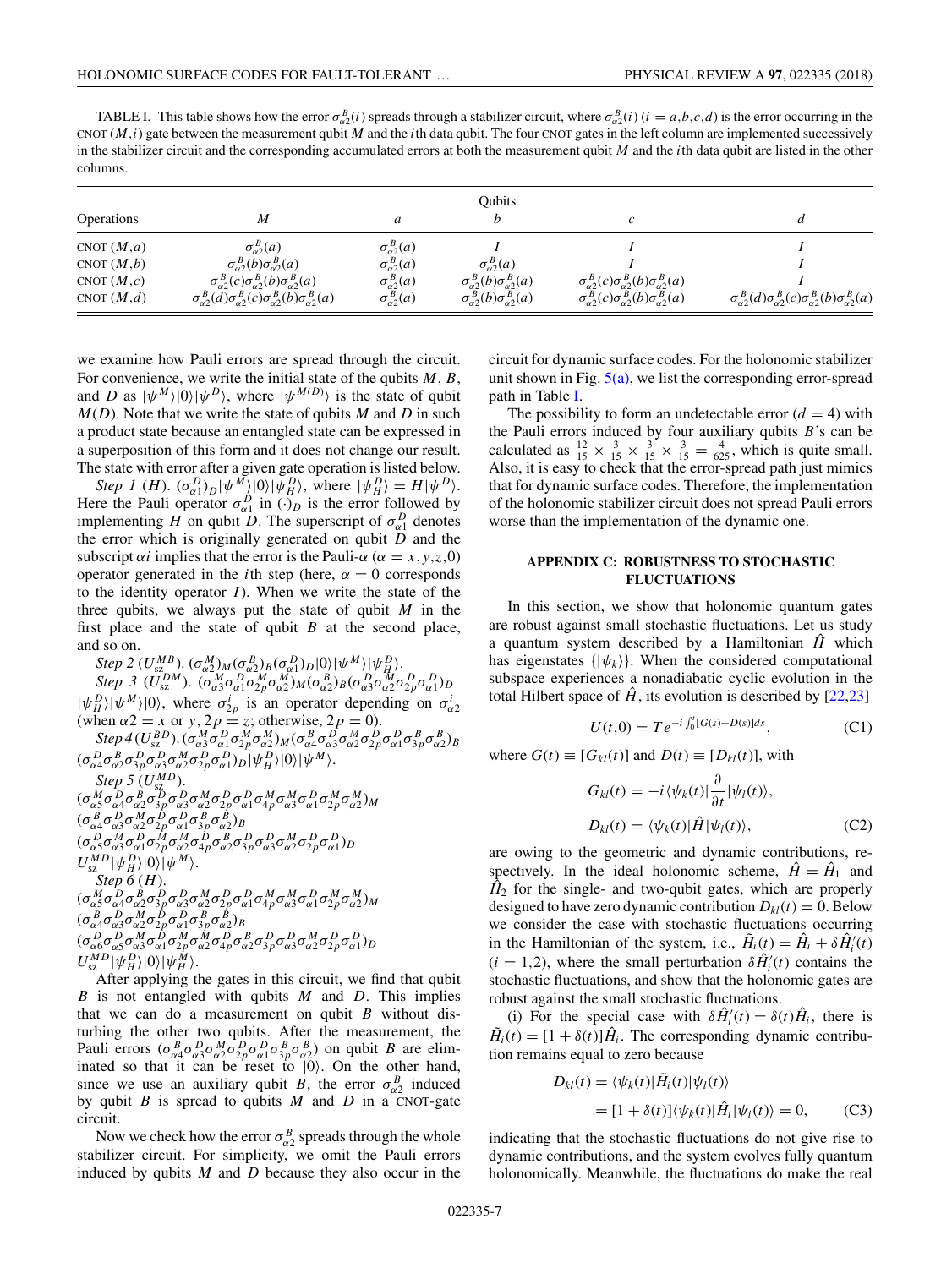cyclic path deviate a bit from the ideal cyclic path because

$$
G_{kl}(t) = -i \langle \psi_k(t) | \frac{\partial}{\partial t} | \psi_l(t) \rangle
$$
  
=  $-\langle \psi_k | \tilde{U}^\dagger(t) \tilde{H}(t) \tilde{U}(t) | \psi_l \rangle$ , (C4)

where

$$
\tilde{U}(t) = Te^{-i\int_0^t \tilde{H}(s)ds}.
$$
 (C5)

However, owing to the small stochastic fluctuations, the deviation along the whole cyclic path is averaged by the path integration. Therefore, the net influence of the fluctuations can be ignored if the time used for the cyclic evolution is long.

 $(iii)$  The general case is  $[\delta \hat{H}'_i(t), \hat{H}_i] \neq 0$ . In this case,  $D_{kl}(t)$ does not vanish because the qubit subspace is no longer a dark-invariant subspace for  $\tilde{H}_i$ . However, for small stochastic fluctuations, the deviation of  $D_{kl}(t)$  from 0 is also small. Then, we can write the evolution operator as

$$
U(t,0) = \prod_{n=1}^{\infty} e^{-i \int_{t_n}^{t_{n+1}} [G(s) + D(s)]ds}
$$
  
= 
$$
\prod_{n=1}^{\infty} e^{-i \int_{t_n}^{t_{n+1}} G(s)ds} e^{-i \int_{t_n}^{t_{n+1}} D(s)ds}
$$
  

$$
\times e^{-\frac{i}{2} \int_{t_n}^{t_{n+1}} \int_{t_n}^{t_{n+1}} [G(s), D(s')]dsds' + \cdots}, \qquad (C6)
$$

where we have used the Baker-Campbell-Hausdorff formula [\[30\]](#page-12-0). When the stochastic fluctuations are small enough,  $-\frac{i}{2} \int_{t_n}^{t_{n+1}} \int_{t_n}^{t_{n+1}} [G(s), D(s')] ds ds' + \cdots$  is a higher-order small term and  $\ddot{U}(t,0)$  can be approximately written as

$$
U(t,0) \approx \prod_{n=1}^{\infty} e^{-i \int_{t_n}^{t_{n+1}} G(s)ds} e^{-i \int_{t_n}^{t_{n+1}} D(s)ds}.
$$
 (C7)

Now we are going to sort out the geometric evolutions from the dynamic ones. For any two adjoining sections  $n = j$  and  $n = j + 1$ ,

$$
e^{-i \int_{t_j}^{t_{j+1}} G(s) ds} e^{-i \int_{t_j}^{t_{j+1}} D(s) ds} e^{-i \int_{t_{j+1}}^{t_{j+2}} G(s) ds} e^{-i \int_{t_{j+1}}^{t_{j+2}} D(s) ds}
$$
  
\n
$$
= e^{-i \int_{t_j}^{t_j+1} G(s) ds} e^{-i \int_{t_{j+1}}^{t_j+2} G(s) ds} e^{-i \int_{t_j}^{t_j+1} D(s) ds}
$$
  
\n
$$
\times e^{-i \int_{t_j+1}^{t_{j+2}} \int_{t_j}^{t_j+1} [G(s), D(s')] ds ds' + \cdots e^{-i \int_{t_j+1}^{t_j+2} D(s) ds}
$$
  
\n
$$
\approx e^{-i \int_{t_j}^{t_j+1} G(s) ds} e^{-i \int_{t_j+1}^{t_j+2} G(s) ds} e^{-i \int_{t_j}^{t_j+1} D(s) ds}
$$
  
\n
$$
\times e^{-i \int_{t_j+1}^{t_j+2} D(s) ds},
$$
\n(C8)

where we have again ignored the higher-order small term. When the stochastic fluctuations are small enough, following the same procedure, we can approximately write the evolution operator as

$$
U(t,0) = \prod_{n=1}^{\infty} e^{-i \int_{t_n}^{t_{n+1}} G(s)ds} e^{-i \int_{t_n}^{t_{n+1}} D(s)ds}
$$
  

$$
\approx \prod_{n=1}^{\infty} e^{-i \int_{t_n}^{t_{n+1}} G(s)ds} \prod_{n=1}^{\infty} e^{-i \int_{t_n}^{t_{n+1}} D(s)ds}
$$
  

$$
= Pe^{-i \oint G(s)ds} T e^{-i \int_{0}^{t} D(s)ds}, \qquad (C9)
$$

where *P* denotes the path-integral ordering. While  $D_{kl}(t) = 0$ in the ideal holonomic scheme, the real dynamic contributions

 $D_{kl}(t)$  become

$$
D_{kl}(t) = \langle \psi_k(t) | [\hat{H}_i + \delta \hat{H}'_i(t)] | \psi_l(t) \rangle
$$
  
=  $\langle \psi_k(t) | \delta \hat{H}'_i(t) | \psi_l(t) \rangle = \langle \psi_k | \delta \hat{A}(t) | \psi_l \rangle,$  (C10)

with

$$
\delta \hat{A}(t) = \tilde{U}^{\dagger}(t) \delta \hat{H}'_i(t) \tilde{U}(t). \tag{C11}
$$

Because  $\delta \hat{H}'_i(t)$  fluctuates stochastically around zero,  $D_{kl}(t)$ behave like errors which also fluctuate stochastically around zero. Therefore, the dynamical evolution  $Te^{-i \int_0^t D(s) ds}$  is related to the average of stochastic errors over time, which goes to zero (i.e., the dynamical evolution is reduced to an identity operator) for a long-time interval used for the whole cyclic path. For the geometric evolution  $Pe^{-i \oint G(s)ds}$ , owing to the stochastic fluctuation  $\delta \hat{H}'_i(t)$ , the real path stochastically fluctuates around the ideal loop with  $\delta \hat{H}'_i(t) = 0$ . However, the deviation from the ideal geometric evolution is averaged by the path integration along the whole cyclic path, which also goes to zero when using a long-time interval for the cyclic evolution.

To explicitly show that the stochastic Pauli errors considered in the previous section can be regarded as special cases of the stochastic fluctuations, let us consider, for example, the Hamiltonian in Eq. [\(2\)](#page-1-0), i.e.,

$$
\hat{H}_1 = \frac{J_1}{2} \left( \cos \beta \sigma_x^1 + \sin \beta \sigma_y^1 \right) + \frac{J_{12}}{2} \left( \sigma_x^1 \sigma_x^2 + \sigma_y^1 \sigma_y^2 \right).
$$
\n(C12)

When stochastic fluctuations occur,  $\hat{H}_1$  becomes  $\tilde{H}_1(t)$  =  $\hat{H}_1 + \delta \hat{H}'_1(t)$ , where the fluctuation term can be generally written as

$$
\delta \hat{H}'_1(t) = \delta_1^{(x)}(t)\sigma_x^1 + \delta_1^{(y)}(t)\sigma_y^1 + \delta_{12}^{(x)}(t)\sigma_x^1 \sigma_x^2 + \delta_{12}^{(y)}(t)\sigma_y^1 \sigma_y^2. \tag{C13}
$$

The evolution operator of the system is

$$
\tilde{U}_1(t) = T e^{-i \int_0^t [\hat{H}_1(s) + \delta \hat{H}_1'(s)] ds}.
$$
 (C14)

When the stochastic fluctuation  $\delta \hat{H}'_1(t)$  is small enough, we can write the evolution operator as

$$
\tilde{U}_1(t) \approx Te^{-i\int_0^t \hat{H}_1(s)ds}Te^{-i\int_0^t \delta \hat{H}_1'(s)ds}
$$
\n
$$
\approx Te^{-i\int_0^t \hat{H}_1(s)ds}\left[1-i\int_0^t \delta \hat{H}'(s)ds\right].
$$
\n(C15)

The first term in Eq. (C15) corresponds to the ideal unitary evolution of the system  $U_1(t) = Te^{-i \int_0^t \hat{H}_1(s)ds}$ , and the second term corresponds to the errors due to  $\delta \hat{H}'(t)$ . For instance, when  $U_1(t) = \sigma_x^1$ , the second term in Eq. (C15) becomes

$$
-i\sigma_x^1 \int_0^t \delta \hat{H}'(s) ds = -i \int_0^t \delta_1^{(x)}(s) ds + \sigma_z^1 \int_0^t \delta_1^{(y)}(s) ds -i\sigma_x^2 \int_0^t \delta_{12}^{(x)}(s) ds + \sigma_z^1 \sigma_y^2 \int_0^t \delta_{12}^{(y)}(s) ds.
$$
(C16)

It gives rise to the Pauli error  $\sigma_z \otimes I$  on qubit 1, the Pauli error  $I \otimes \sigma_x$  on qubit 2, and the Pauli error  $\sigma_z \otimes \sigma_y$  on both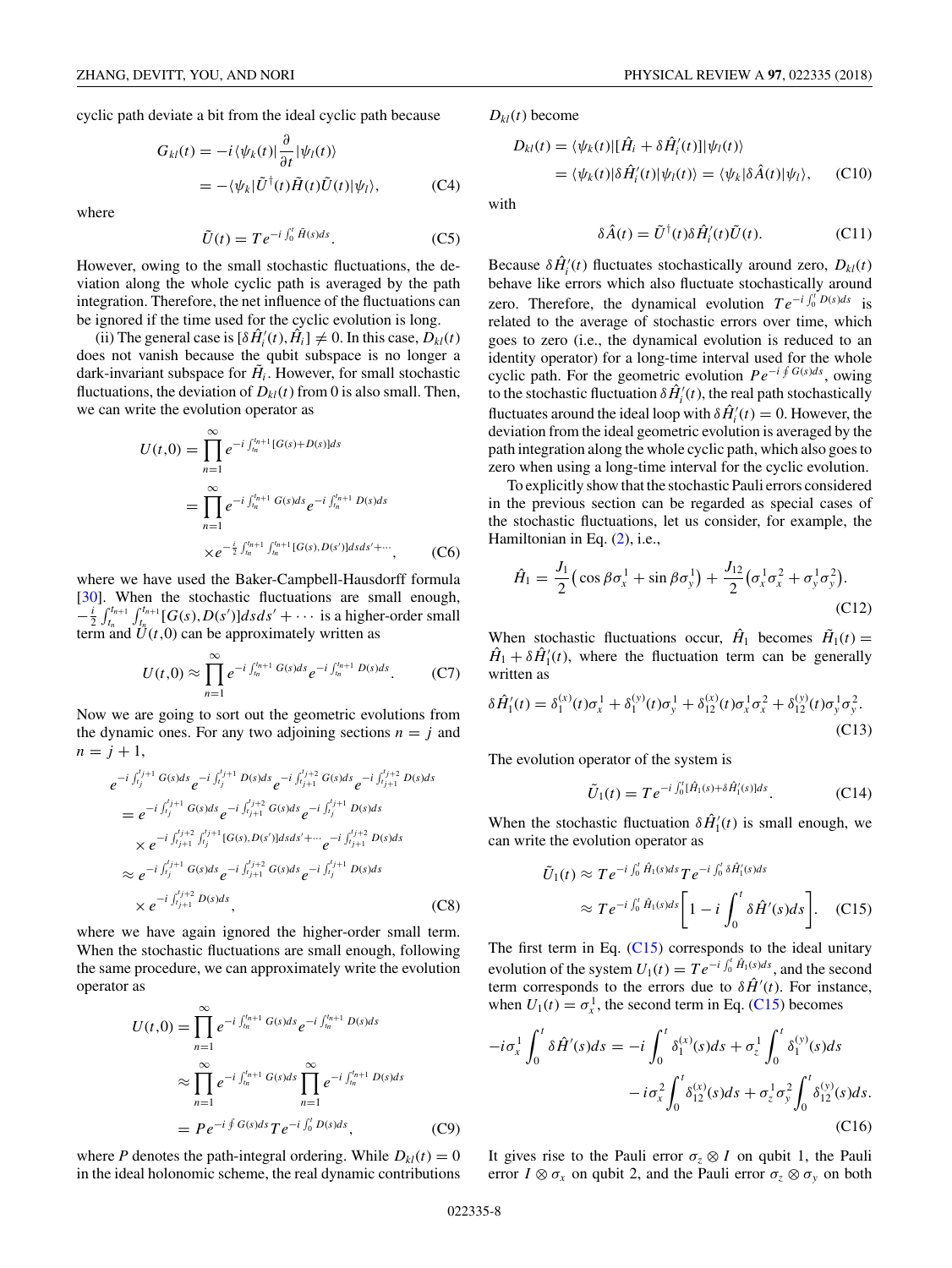<span id="page-8-0"></span>qubit 1 and qubit 2. When higher-order terms in the expansion of  $Te^{-i \int_0^t \delta \tilde{H_1}(s) ds}$  are included, each of them, together with  $U_1(t) = \sigma_x^1$ , will also give rise to the Pauli errors of the types  $\sigma_{\alpha} \otimes I$ ,  $I \otimes \sigma_{\beta}$ , and  $\sigma_{\alpha} \otimes \sigma_{\beta}$ , where  $\alpha, \beta = x$ , y, or *z*.

## **APPENDIX D: FIDELITIES OF THE HOLONOMIC AND DYNAMIC TWO-QUBIT GATES**

As explained above, holonomic quantum gates are robust against small stochastic fluctuations in the Hamiltonian of the system. This is a distinct advantage of the quantum-holonomy scheme. Below we further consider the area error due to the imperfect control of the parameters in the Hamiltonian because it may now become the main source of errors in the holonomic quantum gates.

#### **1. Dynamic two-qubit gate**

For a dynamic two-qubit iSWAP gate built on a pair of measurement and data qubits coupled directly via an *XY* -type interaction, the Hamiltonian reads

$$
\hat{H}_d(t) = \frac{\Omega(t)}{2} \left( \sigma_x^M \sigma_x^D + \sigma_y^M \sigma_y^D \right). \tag{D1}
$$

By turning on  $\hat{H}_d$  for a time *τ* so that  $\int_0^{\tau} \Omega(s) ds = \frac{3\pi}{2}$ , the corresponding time-evolution operator turns out to be an iSWAP gate,

$$
U_{\text{ISWAP}} = e^{-i \int_0^{\tau} \hat{H}_d(t)dt} = \begin{pmatrix} 1 & 0 & 0 & 0 \\ 0 & 0 & i & 0 \\ 0 & i & 0 & 0 \\ 0 & 0 & 0 & 1 \end{pmatrix}, \quad (D2)
$$

in the ordered basis  $\{|00\rangle, |01\rangle, |10\rangle, |11\rangle\}$ . In the presence of an area error  $\delta$ , we replace  $\int_0^{\tau} \Omega(s) ds = \frac{3\pi}{2}$  with  $\int_0^{\tau'} \Omega(s) ds =$ <br> $\frac{3\pi}{2} + \delta$  With respect to the is WAR gate in Eq. (D), the  $\frac{3\pi}{2} + \delta$ . With respect to the iswap gate in Eq. (D2), the corresponding gate with this area error can be written as

$$
U_d(\tau') = \begin{pmatrix} 1 & 0 & 0 & 0 \\ 0 & \sin \delta & i \cos \delta & 0 \\ 0 & i \cos \delta & \sin \delta & 0 \\ 0 & 0 & 0 & 1 \end{pmatrix}.
$$
 (D3)

For a given initial state  $|\psi\rangle_i = a_{00}|00\rangle + a_{01}|01\rangle +$  $a_{10}|10\rangle + a_{11}|11\rangle$ , where  $a_{00}, a_{01}, a_{10}$ , and  $a_{11}$  are complex numbers that satisfy the normalization condition, when the iswap gate in Eq.  $(D2)$  is applied, the ideal final state can be obtained as

$$
|\psi^{(i)}\rangle_f = a_{01}|00\rangle + ia_{10}|01\rangle + ia_{01}|10\rangle + a_{11}|11\rangle. \quad (D4)
$$

Given the same initial state, when the corresponding gate in Eq.  $(D3)$  is applied, the real final state is given by

$$
|\psi^{(r)}\rangle_f = a_{00}|00\rangle + (a_{01}\sin\delta + ia_{10}\cos\delta)|01\rangle
$$
  
+  $(ia_{01}\cos\delta + a_{10}\sin\delta)|10\rangle + a_{11}|11\rangle.$  (D5)

Therefore, the fidelity between the ideal and real final states can be obtained as

$$
F \equiv |\langle \psi^{(i)} | \psi^{(r)} \rangle_f| = |1 - 2 \sin^2 \frac{\delta}{2} (|a_{01}|^2 + |a_{10}|^2)
$$
  
-  $i \sin \delta (a_{01}^* a_{10} + a_{01} a_{10}^*)|.$  (D6)

Note that  $|a_{01}|^2 + |a_{10}|^2 \in [0,1]$ . When  $a_{01} = 1$  and  $a_{10} = 0$ , the fidelity reaches its lower bound that reads

$$
F_d = 1 - \frac{\delta^2}{2},\tag{D7}
$$

up to second order in sin *δ*.

#### **2. Holonomic single-qubit gate**

In our approach, a holonomic single-qubit gate involves two physical qubits, with one designed as the target qubit and the other as the auxiliary qubit. Thus, its fidelity can be compared directly with that of a dynamic two-qubit gate. As shown in the main text, one needs to turn  $\hat{H}_1$  on for some time *t* to realize the holonomic single-qubit gate, so that the cyclic condition can be satisfied, i.e.,  $a_t \cos^2 \frac{\theta}{2} = (2n + 1)\pi$ and  $a_t \sin^2 \frac{\theta}{2} = 2n\pi$ . Also, the auxiliary qubit should be initially prepared in the state  $|0\rangle$ . In the presence of an area error  $\delta$ , the real cyclic condition becomes  $a'_t \cos^2 \frac{\theta}{2} = (2n +$  $1)\pi + \delta \cos^2 \frac{\theta}{2}$  and  $a'_t \sin^2 \frac{\theta}{2} = 2n\pi + \delta \sin^2 \frac{\theta}{2}$ . The matrix elements in the evolution operator  $U_1$  [see Eq. [\(3\)](#page-2-0)] are now given by

$$
V_0 \cos(a'_t D) V_0^{\dagger} = \begin{pmatrix} -\sin^2 \frac{\theta}{2} \cos \left(\delta \cos^2 \frac{\theta}{2}\right) + \cos^2 \frac{\theta}{2} \cos \left(\delta \sin^2 \frac{\theta}{2}\right) & -\frac{1}{2} e^{-i\beta} \sin \theta \left[\cos \left(\delta \cos^2 \frac{\theta}{2}\right) + \cos \left(\delta \sin^2 \frac{\theta}{2}\right)\right] \\ -\frac{1}{2} e^{i\beta} \sin \theta \left[\cos \left(\delta \cos^2 \frac{\theta}{2}\right) + \cos \left(\delta \sin^2 \frac{\theta}{2}\right)\right] & -\cos^2 \frac{\theta}{2} \cos \left(\delta \cos^2 \frac{\theta}{2}\right) + \sin^2 \frac{\theta}{2} \cos \left(\delta \sin^2 \frac{\theta}{2}\right)\right],
$$
  
\n
$$
V_0 \sin(a'_t D) V_1^{\dagger} = \begin{pmatrix} \frac{1}{2} \sin \theta \left[\sin \left(\delta \sin^2 \frac{\theta}{2}\right) - \sin \left(\delta \cos^2 \frac{\theta}{2}\right)\right] & e^{-i\beta} \left[\sin^2 \frac{\theta}{2} \sin \left(\delta \cos^2 \frac{\theta}{2}\right) + \cos^2 \frac{\theta}{2} \sin \left(\delta \sin^2 \frac{\theta}{2}\right)\right],\\ -e^{i\beta} \left[\sin^2 \frac{\theta}{2} \sin \left(\delta \sin^2 \frac{\theta}{2}\right) + \cos^2 \frac{\theta}{2} \sin \left(\delta \cos^2 \frac{\theta}{2}\right)\right] & \frac{1}{2} \sin \theta \left[-\sin \left(\delta \cos^2 \frac{\theta}{2}\right) + \sin \left(\delta \sin^2 \frac{\theta}{2}\right)\right],\\ V_1 \cos(a'_t D) V_1^{\dagger} = \begin{pmatrix} -\cos^2 \frac{\theta}{2} \cos \left(\delta \cos^2 \frac{\theta}{2}\right) + \sin^2 \frac{\theta}{2} \cos \left(\delta \sin^2 \frac{\theta}{2}\right) & -\frac{1}{2} e^{-i\beta} \sin \theta \left[\cos \left(\delta \cos^2 \frac{\theta}{2}\right) + \cos \left(\delta \sin^2 \frac{\theta}{2}\right)\right],\\ -\frac{1}{2} e^{i\beta} \sin \theta \left[\cos \left(\delta \cos^2 \frac{\theta}{2}\right) +
$$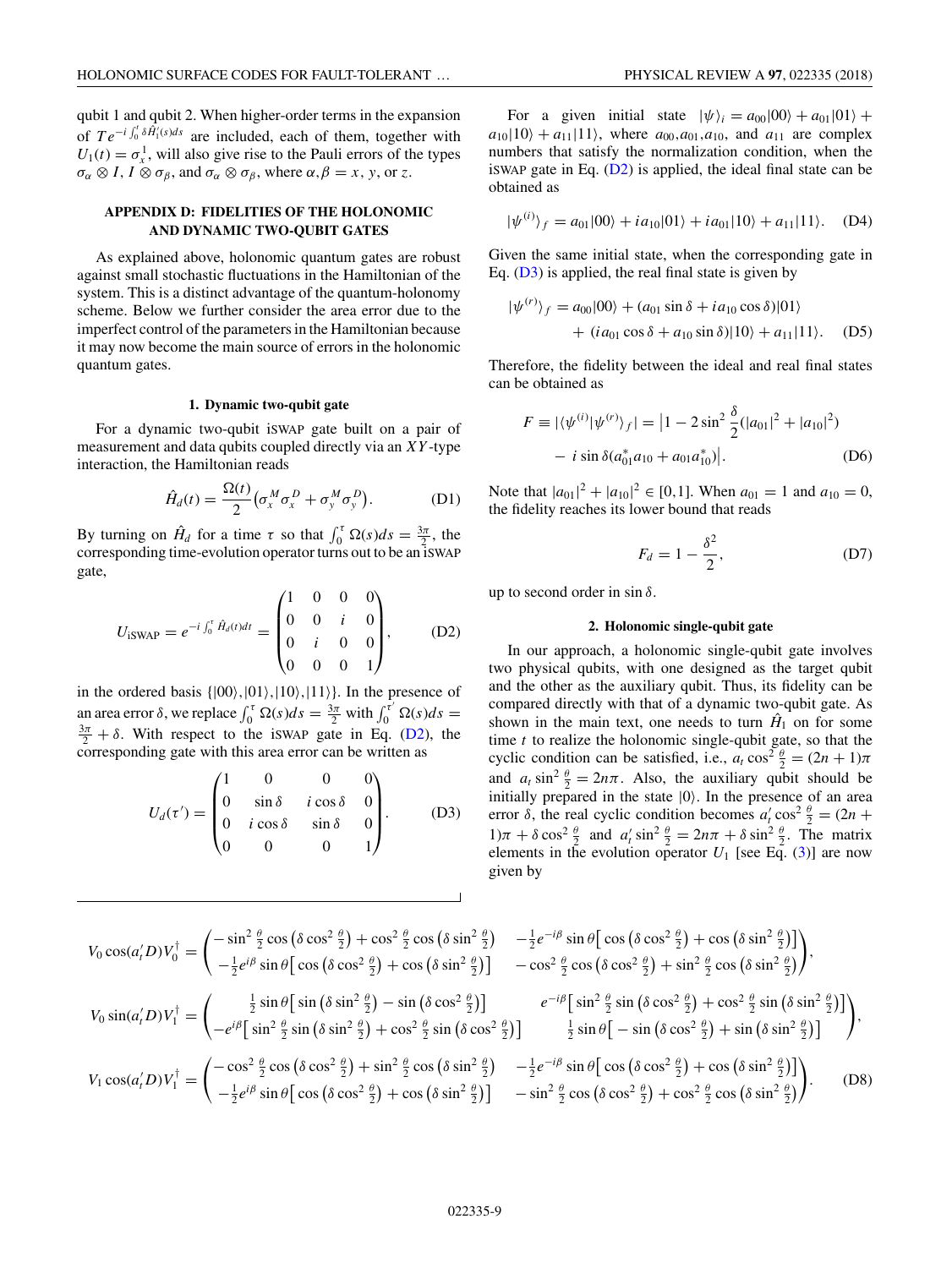<span id="page-9-0"></span>Assume that the initial state of the two physical qubits is  $(a|0\rangle + b|1\rangle) \otimes |0\rangle$ , where  $|a|^2 + |b|^2 = 1$  and the auxiliary qubit is in the ground state  $|0\rangle$ . With  $U_1$  applied to these two qubits, the real final state reads

$$
|\psi_{1}^{(r)}\rangle = \left\{ a \left[ -\sin^{2}\frac{\theta}{2}\cos\left(\delta\cos^{2}\frac{\theta}{2}\right) + \cos^{2}\frac{\theta}{2}\cos\left(\delta\sin^{2}\frac{\theta}{2}\right) \right] - \frac{b}{2}e^{-i\beta}\sin\theta \left[ \cos\left(\delta\cos^{2}\frac{\theta}{2}\right) + \cos\left(\delta\sin^{2}\frac{\theta}{2}\right) \right] \right\} |00\rangle
$$
  
 
$$
- \left\{ \frac{a}{2}e^{i\beta}\sin\theta \left[ \cos\left(\delta\cos^{2}\frac{\theta}{2}\right) + \cos\left(\delta\sin^{2}\frac{\theta}{2}\right) \right] - b \left[ \cos^{2}\frac{\theta}{2}\cos\left(\delta\cos^{2}\frac{\theta}{2}\right) - \sin^{2}\frac{\theta}{2}\cos\left(\delta\sin^{2}\frac{\theta}{2}\right) \right] \right\} |01\rangle
$$
  
 
$$
-i \left\{ \frac{a}{2}\sin\theta \left[ \sin\left(\delta\sin^{2}\frac{\theta}{2}\right) - \sin\left(\delta\cos^{2}\frac{\theta}{2}\right) \right] - be^{-i\beta} \left[ \sin^{2}\frac{\theta}{2}\sin\left(\delta\sin^{2}\frac{\theta}{2}\right) + \cos^{2}\frac{\theta}{2}\sin\left(\delta\cos^{2}\frac{\theta}{2}\right) \right] \right\} |10\rangle
$$
  
 
$$
-i \left\{ ae^{i\beta} \left[ \sin^{2}\frac{\theta}{2}\sin\left(\delta\cos^{2}\frac{\theta}{2}\right) + \cos^{2}\frac{\theta}{2}\sin\left(\delta\sin^{2}\frac{\theta}{2}\right) \right] + \frac{b}{2}\sin\theta \left[ -\sin\left(\delta\cos^{2}\frac{\theta}{2}\right) + \sin\left(\delta\sin^{2}\frac{\theta}{2}\right) \right] \right\} |11\rangle.
$$
  
(D9)

Without the area error ( $\delta = 0$ ), the ideal final state is

$$
\begin{aligned} \left| \psi_1^{(i)} \right\rangle &= (a\cos\theta - be^{-i\beta}\sin\theta)|00\rangle \\ &- (ae^{i\beta}\sin\theta + b\cos\theta)|01\rangle. \end{aligned} \tag{D10}
$$

For the holonomic Hadamard gate,  $\theta = \frac{\pi}{4}$  and  $\beta = 0$ . The fidelity of this holonomic single-qubit gate can be obtained as

$$
F \approx 1 - \frac{\delta^4}{32} (1 - |ab|).
$$
 (D11)

In particular, when  $|a|=|b|=\frac{1}{\sqrt{2}}$ , the fidelity reaches its lower bound,

$$
F_h = 1 - \frac{\delta^4}{64},\tag{D12}
$$

which is much better than the fidelity of the holonomic twoqubit gate given below [see Eq.  $(D18)$ ].

#### **3. Holonomic two-qubit gate**

In contrast to the dynamic iSWAP gate, when the holonomic  $U_{sz}$  gate in Eq. [\(4\)](#page-2-0) is applied, the initial state  $|\psi\rangle_i \otimes |0\rangle$  of the three qubits, where  $|0\rangle$  is the state of the auxiliary qubit, is transformed to

$$
|\psi^{(i)}\rangle_f = (a_{00}|00\rangle + a_{10}|01\rangle + a_{01}|10\rangle - a_{11}|11\rangle) \otimes |0\rangle.
$$
\n(D13)

When including the area error *δ*, the cyclic condition  $\int_0^{\tau} \Omega(s) ds = \pi$  becomes  $\int_0^{\tau'} \Omega(s) ds = \pi + \delta$ . Given the same initial state  $|\psi\rangle_i \otimes |0\rangle$ , the real final state of the three qubits can be obtained as

$$
|\psi^{(r)}\rangle_f = |\psi\rangle_0 \otimes |0\rangle + i \sin \delta |\psi\rangle_1 \otimes |1\rangle, \quad (D14)
$$

where

$$
|\psi\rangle_0 = a_{00}|00\rangle + \left(a_{01}\sin^2\frac{\delta}{2} + a_{10}\cos^2\frac{\delta}{2}\right)|01\rangle
$$
  
+ 
$$
\left(a_{10}\sin^2\frac{\delta}{2} + a_{01}\cos^2\frac{\delta}{2}\right)|10\rangle - a_{11}\cos\delta|11\rangle,
$$
  

$$
|\psi\rangle_1 = \frac{\sqrt{2}}{2}(a_{01} + a_{10})|00\rangle + \frac{\sqrt{2}}{2}a_{11}|10\rangle + \frac{\sqrt{2}}{2}a_{11}|01\rangle.
$$
 (D15)

Since  $\delta$  is a small quantity, we replace cos  $\delta$  with  $1 - \delta^2/2$ and sin  $\delta$  with  $\delta$  (up to second order). Thus, the fidelity of the considered holonomic two-qubit gate can be written as

$$
F = \frac{1 - \alpha \delta^2}{1 - \alpha \delta^2 + \alpha \delta^4},
$$
 (D16)

where

$$
\alpha = \frac{1}{2}(|a_{01}|^2 + |a_{10}|^2 + a_{01}^* a_{10} + a_{01} a_{10}^*).
$$
 (D17)

It is clear that *F* decreases when increasing  $\alpha$ . Also, it is important to note that  $\alpha \in [0,1]$  because  $a_{01}$  and  $a_{10}$  must satisfy the normalization condition. Therefore, the lower bound of the fidelity for the holonomic gate  $U_{sz}$  is given by

$$
F_h = 1 - \frac{\delta^4}{1 - \delta^2 + \delta^4} \approx 1 - \delta^4, \quad (D18)
$$

which corresponds to  $\alpha = 1$  ( $a_{01} = a_{10} = \frac{\sqrt{2}}{2}$ ) in Eq. (D16).

## **APPENDIX E: TWO DIFFERENT MEASUREMENTS ON THE AUXILIARY QUBIT**

#### **1.** Measurement with  $\sigma_z$

Owing to the area error  $\delta$ , the two target qubits become entangled with the auxiliary qubit in the real final state  $|\psi^{(r)}\rangle_f$ given in Eq.  $(D14)$ . Therefore, we need to implement a measurement on the auxiliary qubit, so as to reset the auxiliary qubit to its ground state  $|0\rangle$ . If we implement this measurement with  $\sigma_z$ , there are two possible outcomes. When  $|0\rangle$  is obtained for the auxiliary qubit, the state of the two target qubits is collapsed to  $|\psi\rangle_0$  with a very high probability, while the state of the two target qubits is collapsed to  $|\psi\rangle$ <sub>1</sub> with a very low probability when  $|1\rangle$  is obtained for the auxiliary qubit. Although  $|\psi\rangle_0 \otimes |0\rangle$  deviates a bit from the ideal final state  $|\psi^{(i)}\rangle_f$ , it is perfectly correctable by surface codes, as long as *δ* is small enough. Here,  $|ψ⟩₁ ⊗ |1⟩$  is free of the area error *δ*, but we need to have it recovered to  $|\psi^{(i)}\rangle_f$ .

For convenience, we write the coefficients  $a_{ij}$  of the initial state  $|\psi\rangle_i \equiv a_{00}|00\rangle + a_{01}|01\rangle + a_{10}|10\rangle + a_{11}|11\rangle)$  as  $|a_{ij}|e^{i\phi_{ij}}$ . Our strategy is to complete the state recovery task for  $|\psi\rangle_1$  in two steps (see Fig. [6\)](#page-10-0): First, we recover the population of each basis  $|ij\rangle$ , so as to transfer  $|\psi\rangle_1$  to  $|\dot{\psi}\rangle_1 \equiv |a_{00}||00\rangle +$  $|a_{10}||01\rangle + |a_{01}||10\rangle - |a_{11}||11\rangle$ . Then, we recover the phase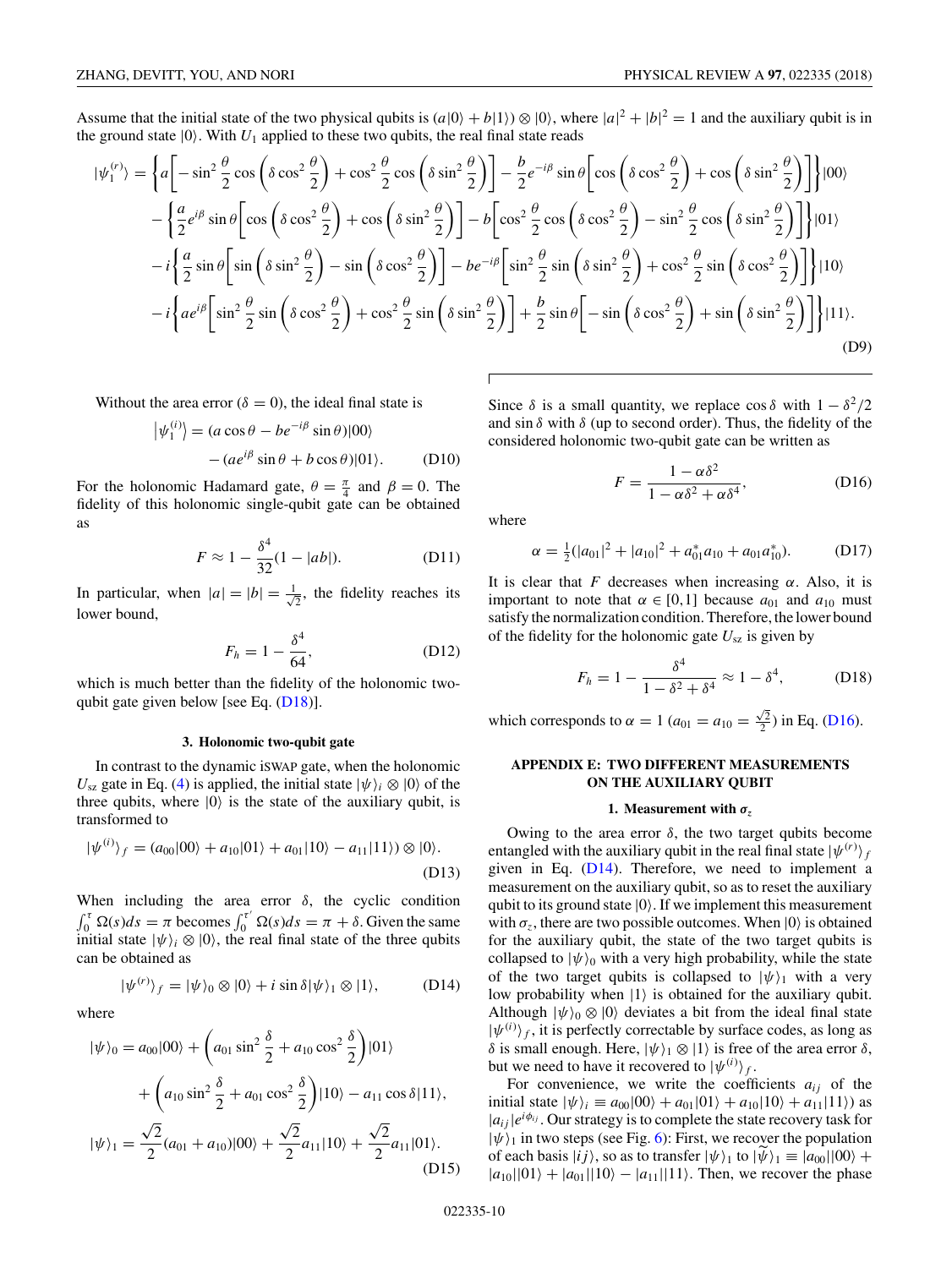<span id="page-10-0"></span>

FIG. 6. Quantum circuit for the state recovery of  $|\psi\rangle_1$  to  $|\psi\rangle_f =$  $a_{00}|00\rangle + a_{10}|01\rangle + a_{01}|10\rangle - a_{11}|11\rangle$ . (a) The recovery is divided into two steps, i.e., the population recovery and the phase recovery, both of which are also accomplished with holonomic gates. (b) Explicit circuit for the population recovery. (c) Explicit circuit for the phase recovery.

factors  $e^{i\phi_{ij}}$  by converting  $|\psi_{i}|$  to  $|\psi_{j}| \equiv a_{00}|00\rangle + a_{10}|01\rangle + a_{10}|01\rangle$  $a_{01}|10\rangle - a_{11}|11\rangle$ . Here we will only use the holonomic singleand two-qubit gates achieved in the main text for these two steps.

The procedures for population recovery are listed as follows [see Fig.  $6(b)$ ]:

(i) We perform a holonomic two-qubit gate,

$$
U_2(\theta_1) = I_{00} \oplus \begin{pmatrix} \cos \theta_1 & -\sin \theta_1 \\ -\sin \theta_1 & -\cos \theta_1 \end{pmatrix} \oplus -I_{11},
$$

where  $\theta_1 = \frac{5}{4}\pi$ . After this,  $|\psi\rangle_1$  is transformed to

$$
\frac{a_{01} + a_{10}}{a} |00\rangle + \frac{\sqrt{2}a_{11}}{a} |10\rangle, \tag{E1}
$$

where  $a = \sqrt{|a_{01} + a_{10}|^2 + 2|a_{11}|^2}$  is a normalization factor and we write  $a_{01} + a_{10} = |a_{01} + a_{10}|e^{i\phi_{01+10}}$ .

(ii) We perform a single-qubit gate,

$$
U_1 = \begin{pmatrix} e^{\frac{i}{2}(\phi_{11} - \phi_{01+10})} & 0 \\ 0 & e^{-\frac{i}{2}(\phi_{11} - \phi_{01+10})} \end{pmatrix}
$$

$$
\times \begin{pmatrix} \cos \theta & \sin \theta e^{i(-\phi_{11} + \phi_{01+10})} \\ \sin \theta e^{i(\phi_{11} - \phi_{01+10})} & -\cos \theta \end{pmatrix}
$$
 (E2)

on the first target qubit, where  $\theta = \arccos(|a_{00}|) +$ arctan  $\left(\frac{\sqrt{2}|a_{11}|}{|a_{21}+a_{12}|}\right)$  $\frac{\sqrt{2|a_{11}|}}{|a_{01}+a_{10}|}$ . Then, the state is transformed to

$$
|a_{00}||00\rangle + \sqrt{|a_{01}|^2 + |a_{10}|^2 + |a_{11}|^2}|10\rangle.
$$
 (E3)

(iii) We perform another two-qubit gate,

$$
U_2(\theta_2) = I_{00} \oplus \begin{pmatrix} \cos \theta_2 & -\sin \theta_2 \\ -\sin \theta_2 & -\cos \theta_2 \end{pmatrix} \oplus -I_{11},
$$

where  $\theta_2 = \pi + \arctan \left( \frac{\sqrt{|a_{01}|^2 + |a_{10}|^2}}{|a_{11}|} \right)$ . The state is transformed to

$$
|a_{00}||00\rangle + \sqrt{|a_{01}|^2 + |a_{10}|^2}|01\rangle + |a_{11}||10\rangle. \tag{E4}
$$

(iv) We perform a CNOT gate on the two target qubits, which transforms the state to

$$
|a_{00}||00\rangle + \sqrt{|a_{01}|^2 + |a_{10}|^2}|01\rangle + |a_{11}||11\rangle. \tag{E5}
$$

(v) We perform a two-qubit gate,

$$
U_2(\theta_3) = I_{00} \oplus \begin{pmatrix} \cos \theta_3 & -\sin \theta_3 \\ -\sin \theta_3 & -\cos \theta_3 \end{pmatrix} \oplus -I_{11},
$$

where  $\theta_3 = -\arctan\left(\frac{|a_{01}|}{|a_{10}|}\right)$ . The state is then transformed to

$$
|\psi\rangle_1 = |a_{00}||00\rangle + |a_{10}||01\rangle + |a_{01}||10\rangle - |a_{11}||11\rangle. \quad (E6)
$$

The procedures for phase recovery are listed as follows [see Fig. 6(c)]:

(i) For convenience, we define

$$
m = \frac{\phi_{11} + \phi_{01}}{2} - \phi_0,
$$
  
\n
$$
n = \frac{\phi_{11} - \phi_{01}}{2},
$$
  
\n
$$
p = \phi_{01} + \phi_{10} - 2\phi_0,
$$
 (E7)

where  $4\phi_0 = \phi_{00} + \phi_{01} + \phi_{10} + \phi_{11}$ . We perform single-qubit phase-shift gates,

$$
R_1 = \begin{pmatrix} e^{-im} & 0 \\ 0 & e^{im} \end{pmatrix}, R_2 = \begin{pmatrix} e^{-i(n+\frac{p}{2})} & 0 \\ 0 & e^{i(n+\frac{p}{2})} \end{pmatrix},
$$

on target qubits 1 and 2, respectively. After this,  $|\psi\rangle_1$  is transformed to transformed to

$$
e^{-i(m+n+\frac{p}{2})}|a_{00}||00\rangle + e^{i(-m+n+\frac{p}{2})}|a_{01}||01\rangle
$$
  
+ 
$$
e^{i(m-n-\frac{p}{2})}|a_{10}||10\rangle + e^{i(m+n+\frac{p}{2})}|a_{11}||11\rangle.
$$
 (E8)

(ii) We perform a sequence of CNOT,  $R'_2$ , and CNOT gates, where

$$
R'_2 = \begin{pmatrix} e^{-i\frac{p}{2}} & 0\\ 0 & e^{i\frac{p}{2}} \end{pmatrix}
$$

is a phase-shift gate on the target qubit 2. The state is transformed to

$$
|\psi\rangle_f = a_{00}|00\rangle + a_{10}|01\rangle + a_{01}|10\rangle - a_{11}|11\rangle, \quad (E9)
$$

up to a global phase  $e^{-i\phi_0}$ . Then, we recover  $|\psi^{(i)}\rangle_f \equiv |\psi\rangle_f \otimes$  $|0\rangle$  from  $|\psi\rangle_1 \otimes |1\rangle$ , by mapping  $|1\rangle$  of the auxiliary qubit to  $|0\rangle$  via a holonomic single-qubit rotation.

Note that several procedures are needed when recovering  $|\psi^{(i)}\rangle_f$  from  $|\psi\rangle_1 \otimes |1\rangle$ , but actually these will rarely be used because  $|\psi^{(r)}\rangle_f$  in Eq. [\(D14\)](#page-9-0) collapses to the state  $|\psi\rangle_1 \otimes |1\rangle$ with very low probability when implementing a measurement on the auxiliary qubit with  $\sigma_z$ .

### **2.** Measurement with  $\sigma_x$

The real final state in Eq.  $(D14)$  can also be rewritten as

$$
|\psi^{(r)}\rangle_f = \frac{1}{\sqrt{2}} [(|\psi\rangle_0 + i \sin \delta |\psi\rangle_1) \otimes |+\rangle
$$
  
+ 
$$
(|\psi\rangle_0 - i \sin \delta |\psi\rangle_1) \otimes |-\rangle],
$$
 (E10)

where  $|+\rangle$  and  $|-\rangle$  are two eigenstates of  $\sigma_x$ , corresponding to the eigenvalues  $+1$  and  $-1$ , respectively. By implementing a measurement on the auxiliary qubit with  $\sigma_x$ , the real final state collapses to  $|\psi^{(r)}\rangle_f = \frac{1}{\sqrt{2}}(|\psi\rangle_0 \pm i \sin \delta |\psi\rangle_1) \otimes$  $|\pm\rangle$ . Here each of the states  $|\pm\rangle$  of the auxiliary qubit can be reset to  $|0\rangle$  by a single-qubit rotation based on the outcome. When this is performed, the resulting final state is  $|\psi^{(r)}\rangle_f =$  $(|\psi\rangle_0 \pm i \sin \delta |\psi\rangle_1) \otimes |0\rangle$ , which is close to the ideal final state in Eq. [\(D13\)](#page-9-0) for a small area error *δ*.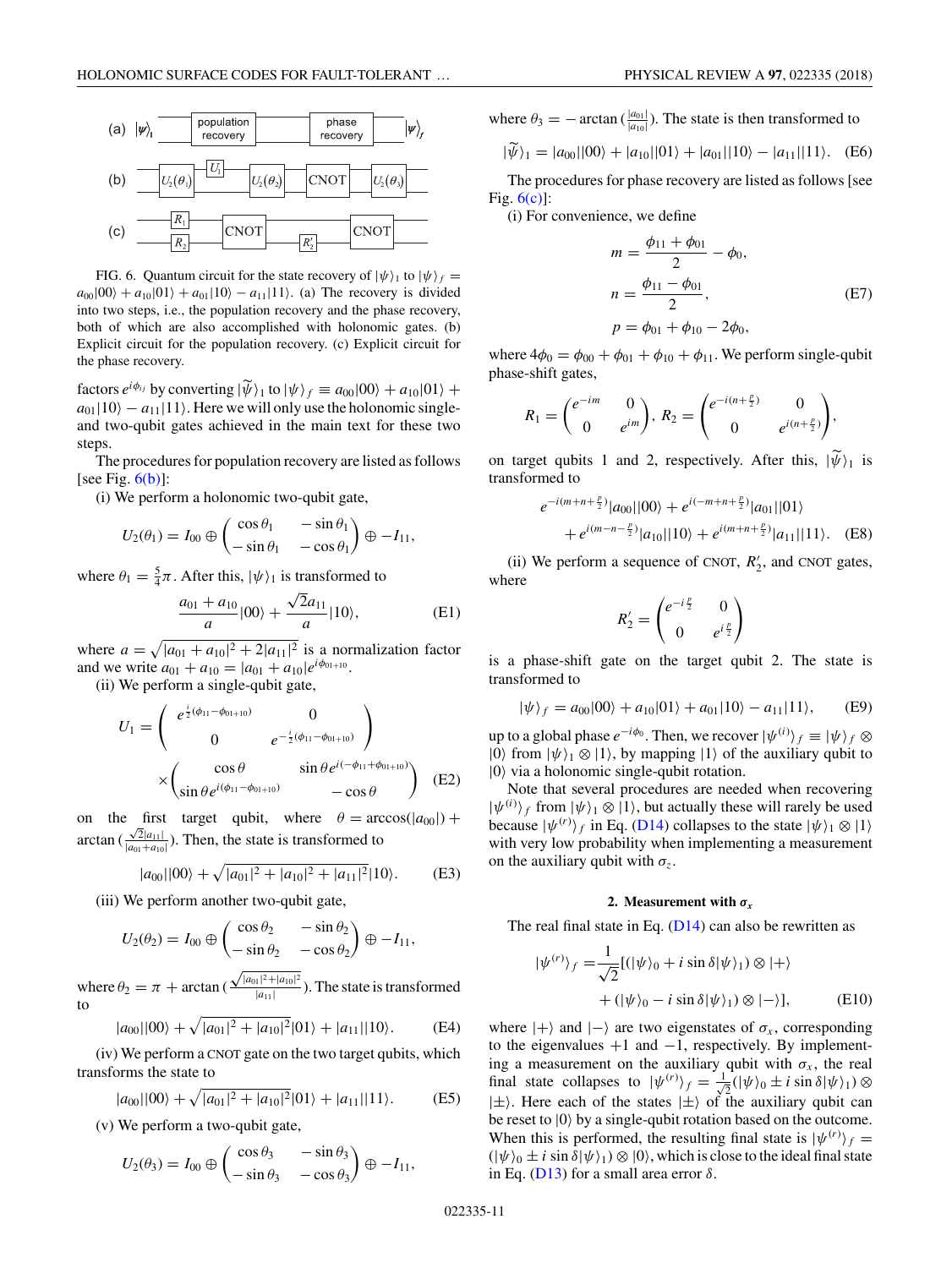<span id="page-11-0"></span>Note that the module of the wave function  $|\psi\rangle_0 \pm i \sin \delta |\psi\rangle_1$  is

$$
||\psi\rangle_{0} \pm i \sin \delta |\psi\rangle_{1}| = a_{00}a_{00}^{*} + i\frac{\sqrt{2}}{2}\sin \delta a_{00}(a_{01}^{*} + a_{10}^{*}) - i\frac{\sqrt{2}}{2}\sin \delta a_{00}^{*}(a_{01} + a_{10}) + \frac{1}{2}\sin \delta^{2}(a_{01} + a_{10})(a_{01}^{*} + a_{10}^{*})
$$
  
+  $\left(a_{01}\sin^{2}\frac{\delta}{2} + a_{10}\cos^{2}\frac{\delta}{2}\right)\left(a_{01}^{*}\sin^{2}\frac{\delta}{2} + a_{10}^{*}\cos^{2}\frac{\delta}{2}\right) + i\frac{\sqrt{2}}{2}\sin \delta a_{11}\left(a_{01}^{*}\sin\frac{\delta}{2} + a_{10}^{*}\cos\frac{\delta}{2}\right)$   
-  $i\frac{\sqrt{2}}{2}\sin \delta a_{11}^{*}\left(a_{01}\sin\frac{\delta}{2} + a_{10}\cos\frac{\delta}{2}\right) + \frac{1}{2}\sin^{2}\delta a_{11}a_{11}^{*}$   
+  $\left(a_{10}\sin^{2}\frac{\delta}{2} + a_{01}\cos^{2}\frac{\delta}{2}\right)\left(a_{10}^{*}\sin^{2}\frac{\delta}{2} + a_{01}^{*}\cos^{2}\frac{\delta}{2}\right) + i\frac{\sqrt{2}}{2}\sin \delta a_{11}\left(a_{10}^{*}\sin\frac{\delta}{2} + a_{01}^{*}\cos\frac{\delta}{2}\right)$   
-  $i\frac{\sqrt{2}}{2}\sin \delta a_{11}^{*}\left(a_{10}\sin\frac{\delta}{2} + a_{01}\cos\frac{\delta}{2}\right) + \frac{1}{2}\sin^{2}\delta a_{11}a_{11}^{*} + a_{11}a_{11}^{*}\cos^{2}\delta.$  (E11)

After the measurement on the auxiliary qubit with  $\sigma_x$ , the fidelity of the two-qubit gate can be written as

$$
F = \frac{|\langle \psi^{(i)}| (|\psi\rangle_0 \pm i \sin \delta |\psi\rangle_1) \otimes |0\rangle|}{||\psi\rangle_0 \pm i \sin \delta |\psi\rangle_1|}
$$
  
= 
$$
\frac{1}{||\psi\rangle_0 \pm i \sin \delta |\psi\rangle_1|} \left[a_{00} a_{00}^* + \sin^2 \frac{\delta}{2} (a_{10}^* a_{01} + a_{01}^* a_{10}) + \cos^2 \frac{\delta}{2} (a_{10}^* a_{10} + a_{01}^* a_{01}) + a_{11}^* a_{11} \cos \delta \right]
$$
  
+ 
$$
i \frac{1}{\sqrt{2}} \sin \delta (a_{00}^* a_{01} + a_{00}^* a_{10} + a_{10}^* a_{11} + a_{01}^* a_{11}) \right].
$$
 (E12)

As an estimation, we consider the case with real  $a_{ij}$ 's and then have

$$
F = \frac{1 - \frac{\delta^4}{24} |a_{01}a_{10}|}{1 - \frac{5}{24}\delta^4(a_{10}^2 + a_{01}^2 + 2a_{10}a_{01})},
$$
(E13)

where both  $\sin \delta \approx \delta$  and  $\cos \delta \approx 1 - \frac{\delta^2}{2}$  are taken. Using the lower bound condition  $a_{01} = a_{10} = \frac{1}{\sqrt{2}}$ , we obtain the lower bound of the two-qubit gate fidelity,

$$
F_h = \frac{1 - \frac{\delta^4}{48}}{1 - \frac{5}{12}\delta^4} \approx 1 - \frac{19}{48}\delta^4,\tag{E14}
$$

which is larger than  $F_h = 1 - \frac{\delta^4}{1 - \delta^2 + \delta^4} \approx 1 - \delta^4$  in Eq. [\(D18\)](#page-9-0). Thus, this measurement improves the fidelity of the two-qubit gate.

- [1] P. W. Shor, Scheme for reducing decoherence in quantum computing memory, [Phys. Rev. A](https://doi.org/10.1103/PhysRevA.52.R2493) **[52](https://doi.org/10.1103/PhysRevA.52.R2493)**, [R2493\(R\)](https://doi.org/10.1103/PhysRevA.52.R2493) [\(1995\)](https://doi.org/10.1103/PhysRevA.52.R2493).
- [2] [A. M. Steane, Error Correcting Codes in Quantum Theory,](https://doi.org/10.1103/PhysRevLett.77.793) *Phys.* Rev. Lett. **[77](https://doi.org/10.1103/PhysRevLett.77.793)**, [793](https://doi.org/10.1103/PhysRevLett.77.793) [\(1996\)](https://doi.org/10.1103/PhysRevLett.77.793).
- [3] R. Laflamme, C. Miquel, J. P. Paz, and W. H. Zurek, Perfect Quantum Error Correcting Code, [Phys. Rev. Lett.](https://doi.org/10.1103/PhysRevLett.77.198) **[77](https://doi.org/10.1103/PhysRevLett.77.198)**, [198](https://doi.org/10.1103/PhysRevLett.77.198) [\(1996\)](https://doi.org/10.1103/PhysRevLett.77.198).
- [4] X.-C. Yao, T.-X. Wang, W.-B. G. Hao-Ze Chen, A. G. Fowler, R. Raussendorf, Z.-B. Chen, N.-L. Liu, C.-Y. Lu, Y.-J. Deng, Y.-A. Chen, and J.-W. Pan, Experimental demonstration of topological error correction, [Nature \(London\)](https://doi.org/10.1038/nature10770) **[482](https://doi.org/10.1038/nature10770)**, [489](https://doi.org/10.1038/nature10770) [\(2012\)](https://doi.org/10.1038/nature10770).
- [5] R. Barends, J. Kelly, A. Megrant, A. Veitia, D. Sank, E. Jeffrey, T. C. White, J. Mutus, A. G. Fowler, B. Campbell, Y. Chen, Z. Chen, B. Chiaro, A. Dunsworth, C. Neill, P. O'Malley, P. Roushan, A. Vainsencher, J. Wenner, A. N. Korotkov, A. N. Cleland, and J. M. Martinis, Superconducting quantum circuits at the surface code threshold for fault tolerance, [Nature \(London\)](https://doi.org/10.1038/nature13171) **[508](https://doi.org/10.1038/nature13171)**, [500](https://doi.org/10.1038/nature13171) [\(2014\)](https://doi.org/10.1038/nature13171).
- [6] D. Nigg, M. Müller, E. A. Martinez, P. Schindler, M. Hennrich, T. Monz, M. A. Martin-Delgado, and R. Blatt, Quantum computations on a topologically encoded qubit, [Science](https://doi.org/10.1126/science.1253742) **[345](https://doi.org/10.1126/science.1253742)**, [302](https://doi.org/10.1126/science.1253742) [\(2014\)](https://doi.org/10.1126/science.1253742).
- [7] A. D. Corcoles, E. Magesan, S. J. Srinivasan, A. W. Cross, M. Steffen, J. M. Gambetta, and J. M. Chow, Demonstration of

a quantum error detection code using a square lattice of four superconducting qubits, [Nat. Commun.](https://doi.org/10.1038/ncomms7979) **[6](https://doi.org/10.1038/ncomms7979)**, [6979](https://doi.org/10.1038/ncomms7979) [\(2015\)](https://doi.org/10.1038/ncomms7979).

- [8] J. Kelly, R. Barends, A. G. Fowler, A. Megrant, E. Jeffrey, T. C. White, D. Sank, J. Y. Mutus, B. Campbell, Y. Chen, Z. Chen, B. Chiaro, A. Dunsworth, I.-C. Hoi, C. Neill, P. J. J. O'Malley, C. Quintana, P. Roushan, A. Vainsencher, J. Wenner, A. N. Cleland, and J. M. Martinis, State preservation by repetitive [error detection in a superconducting quantum circuit,](https://doi.org/10.1038/nature14270) Nature (London) **[519](https://doi.org/10.1038/nature14270)**, [66](https://doi.org/10.1038/nature14270) [\(2015\)](https://doi.org/10.1038/nature14270).
- [9] S. B. Bravyi and A. Y. Kitaev, Quantum codes on a lattice with boundary, [arXiv:quant-ph/9811052.](http://arxiv.org/abs/arXiv:quant-ph/9811052)
- [10] E. Dennis, A. Y. Kitaev, A. Landahl, and J. Preskill, Topological quantum memory, [J. Math. Phys.](https://doi.org/10.1063/1.1499754) **[43](https://doi.org/10.1063/1.1499754)**, [4452](https://doi.org/10.1063/1.1499754) [\(2002\)](https://doi.org/10.1063/1.1499754).
- [11] A. G. Fowler, M. Mariantoni, J. M. Martinis, and A. N. Cleland, Surface codes: Towards practical large-scale quantum computation, [Phys. Rev. A](https://doi.org/10.1103/PhysRevA.86.032324) **[86](https://doi.org/10.1103/PhysRevA.86.032324)**, [032324](https://doi.org/10.1103/PhysRevA.86.032324) [\(2012\)](https://doi.org/10.1103/PhysRevA.86.032324).
- [12] B. Terhal, Quantum error correction for quantum memories, Rev. Mod. Phys. **[87](https://doi.org/10.1103/RevModPhys.87.307)**, [307](https://doi.org/10.1103/RevModPhys.87.307) [\(2015\)](https://doi.org/10.1103/RevModPhys.87.307).
- [13] D. Gottesman, Ph.D. thesis, Caltech, 1997.
- [14] C. Wang, J. Harrington, and J. Preskill, Confinement-Higgs transition in a disordered gauge theory and the accuracy threshold for quantum memory, [Ann. Phys.](https://doi.org/10.1016/S0003-4916(02)00019-2) **[303](https://doi.org/10.1016/S0003-4916(02)00019-2)**, [31](https://doi.org/10.1016/S0003-4916(02)00019-2) [\(2003\)](https://doi.org/10.1016/S0003-4916(02)00019-2).